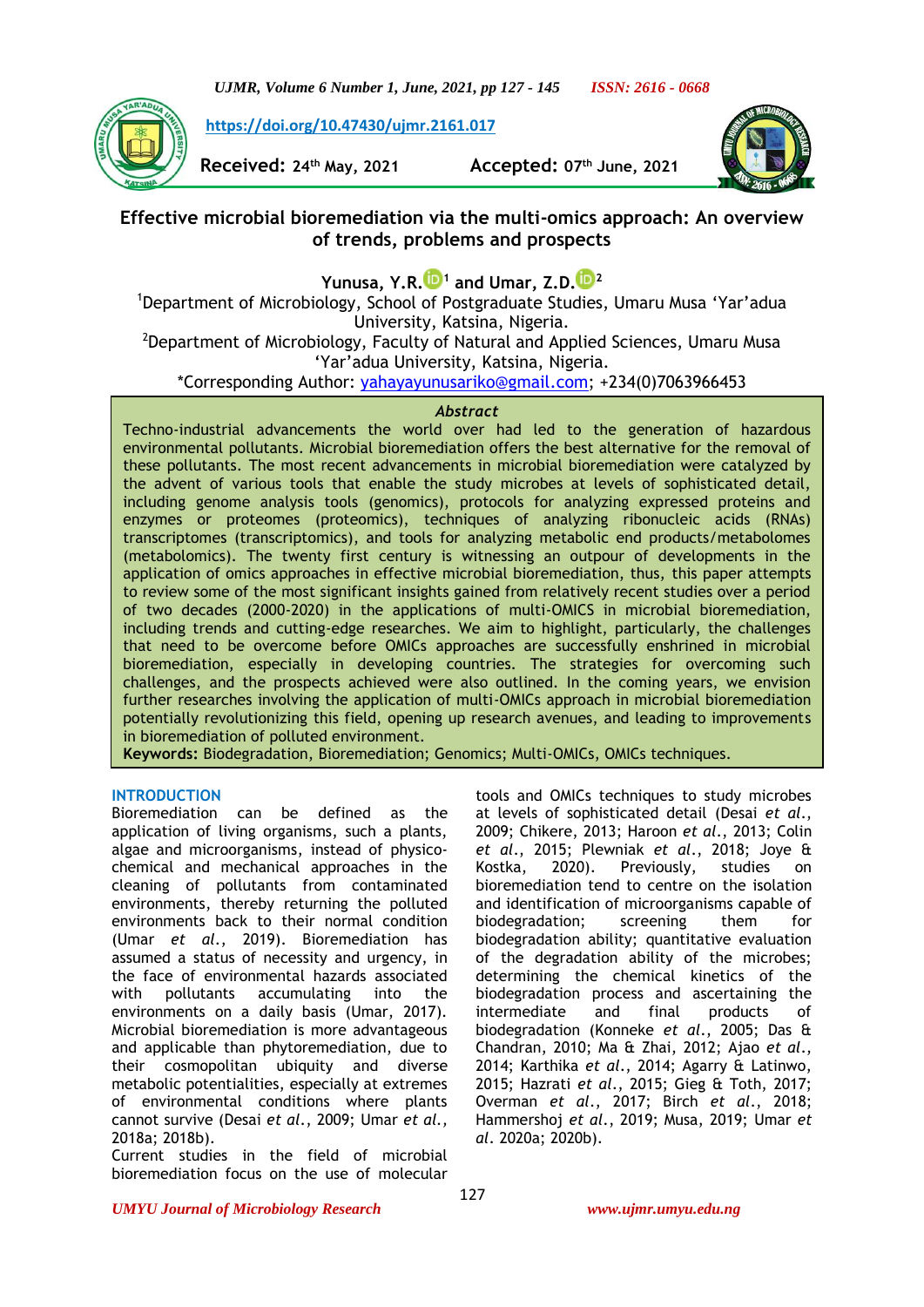Nonetheless, despite the great achievements recorded in the field of microbial bioremediation using these approaches, mainly the isolation and characterization of novel microbes with potential degradation abilities from different places, globally (McDonald *et al*., 2006; Adebusoye *et al*., 2007; Singh & Lin, 2008; Das & Chandran, 2010; Nikhil *et al*., 2013; Rehman *et al*., 2015; Yetti *et al*., 2016). There had been a major shortcoming: despite the fact that microbial capability of utilizing metabolites and pollutants is virtually boundless, there are certain compounds that had been observed to be recalcitrant, and those that have not been reported to be degraded before. This leads researchers to pose questions, regarding whether new microbes and microbial capabilities for remediating these recalcitrant compounds can be isolated and identified (Esteve-Nunez *et al*., 2001; Singh and Nagaraj, 2007). However, the use of -omics techniques (genomics, transcriptomics, proteomics, and metabolomics), spearheaded bywhole genome sequencing technology data makes possible the identification of microbes and elucidation of functional genes degrading hitherto unreported contaminants and certain recalcitrant compounds (El-Amrani *et al*., 2015; Basak & Dey, 2016). Specifically, this approach has resulted in the elucidation of novel Archaea such as the first nitrifying Archaeon (Schleper *et al*., 2005); the only strain in acid mine tailings capable of fixing nitrogen (Tyson *et al*., 2005) and an iron-oxidizing strain grouped into the novel genus called *Ferrovum* (Ulrich *et al*., 2016).

The term, meta-omics was coined to describe the applications of omics in environments, directly. This was necessitated by the widespread observations that biodegradation determinants in controlled microcosms, i.e. biodegradation experiments in the lab or *in vitro* and results of application of microbial communities *in situ*, i.e. during field trials, differ to some extent, which was attributed to spatio-temporal changes (Ma & Zhai, 2012). Among the omics technologies, proteomics and transcriptomics are associated with the direct indicators of changes in physiological responses elaborated by microbes in response to different phenomena in the environment, either through initiation of production of responses (transcriptomics), or through the production of translation products that can directly impact the environments called proteomics (Singh & Nagaraj, 2006)

These techniques widened, and are still widening the horizons of understanding of the molecular basis of microbial bioremediation; increasing the efficiency of *in situ* bioremediation techniques, and helping the redesigning of more effective techniques and approaches to microbial bioremediation of contaminated sites (Wood, 2008).

Moreover, the application of OMICs techniques had led to the discovery of novel microorganisms not previously cultured in the lab, the annotation of the genomes, metabolomes and proteomes of these microbes, and their applications in biotechnology, for enhanced microbial bioremediation (Overmann, 2010; Gutleben *et al*., 2018).

Through the OMICs approach, current knowledge of microbial bioremediation has increased a great deal. For instance, researchers have confidently established, through these approaches, certain structuralfunctional relationships of microbial cells or communities and applied these to bioremediation. Moreover, it had been found that a correlation exists between the abundance and expression of the functional genes in polluted areas, and the rates of microbial degradation or transformation of the pollutants, thus paving the way for improved designs of models for predicting the kinetics of microbial bioremediation (Zhou & Fields, 2006). **Understanding the OMICs**

The term OMICs refers to the holistic identification and quantification of repositories of biomolecules responsible for microbial physiology and metabolism, structure and dynamics, through various techniques such as genomics, proteomics and metabolomics. The term is derived from the phrase omic which is affixed to the end of the techniques mentioned above. Moreover, the subjects of studyof each field are described as the OMEs of the OMICs, i.e. genomes, proteomes and metabolomes, for the three OMICs techniques stated before, respectively. The OMICs also include lipodomics, which is the study of microbial lipids; interactomics, which study gene-gene and protein-protein interactions; and microbiomics, which studies the genomes of whole microbiomes, i.e. microbial communities in a particular locale (Lederberg and McCray, 2001; Holtorf *et al*., 2002;Rathoure & Dhatwalia, 2016;Kumari & Kumar, 2021).

**Conceptualizing the OMICs Approach**

The OMICs technologies, as described earlier, encompass many aspects, including these seven major branches: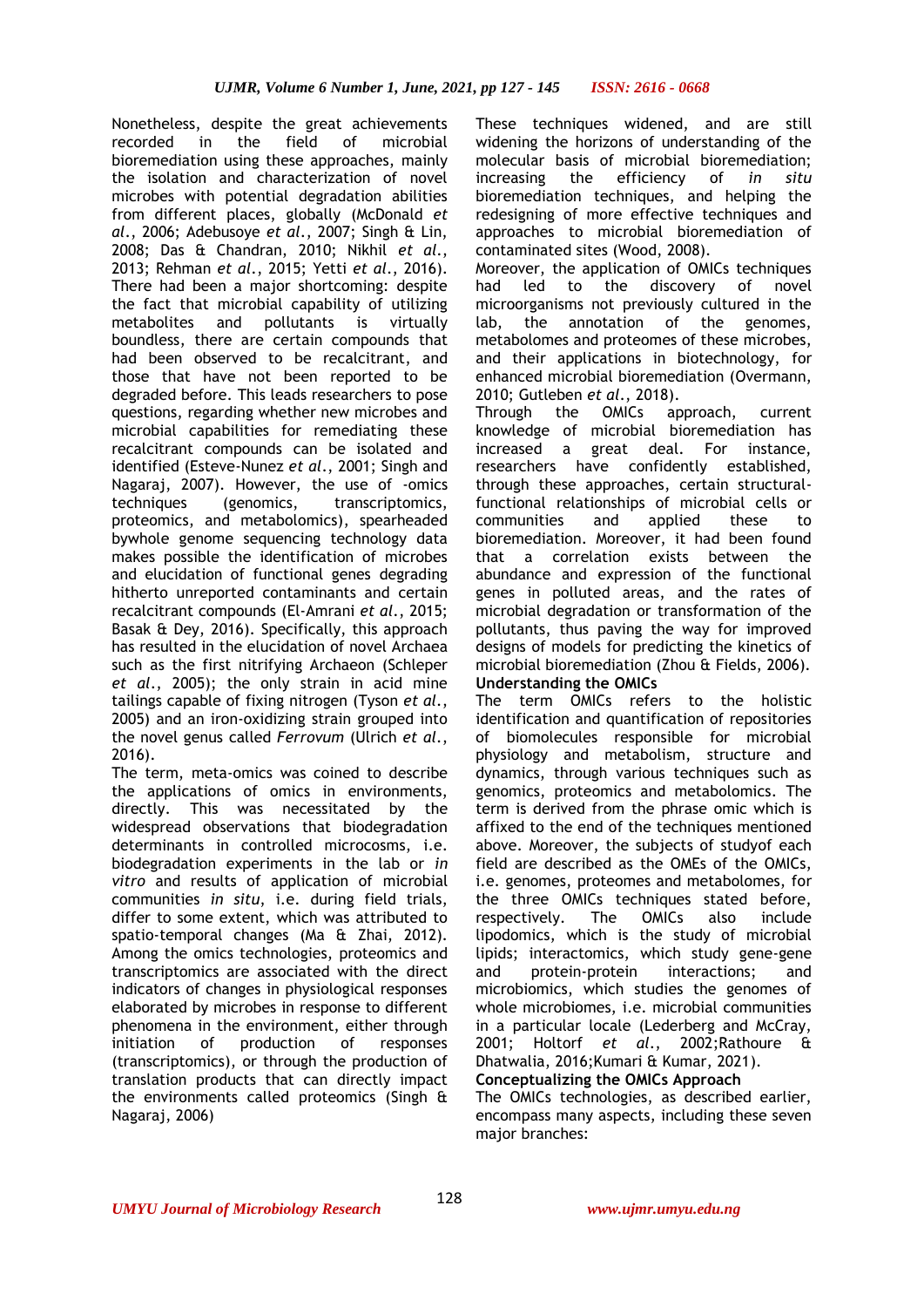1. *Genomics:* Genomics involves the utilization of high-throughput and deep sequencing tools to sequence complete microbial genomes, with rapidity and precision. Data from genomics illustrates the fine details regarding the metabolic potentialities of particular microbes and their roles in diverse ecosystems, e.g. their

Plasma membrane

hydrocarbon degradation potential. Upon subsequent robust laboratory investigations, it is possible to focus on specific metabolic activities and functions of individual microbial genes (Lovely, 2003; Pan *et al*., 2015; Imperato *et al*., 2019;Oyewusi, 2021).



*Figure 1: A simplified schematic diagram of a typical bacterial cell highlighting the areas where specific 'OMICs' are applicable.* Modified from: Brainborder.com (2020)

**Functional genomics**, as a branch of genomics, involves the study of the functions of individual genes and their relationships with expressed metabolic products. It was said to arise due to the discovery of various genes whose function was unknown, in many genome-sequencing projects (Pan *et al*., 2015; Shao *et al*., 2019; Xiang *et al*., 2020). Metagenomics, on the other hand, is the genomic analysis of environmental samples, while Pangenomics studies the whole genes or genomes associated with a particular species (Singh and Nagaraj, 2007; Marchesi & Ravel, 201; O'Connell *et al*., 2017).

2. *Transcriptomics:* This involves "studying the profiles of microorganisms by analyzing their RNA sequences". Here, gene expression and its relationship to environmental features and or turbulences are revealed. As such, with such knowledge, the active microbial players in particular microcosms, their genetic composition and their responses to environmental phenomena can be discerned. Usually, environmental disturbances, such as oil spills, trigger changes in the RNA profiles of microorganisms, and studying these changes will illustrate how microbes respond to such conditions (Singh & Nagaraj, 2007; Yoneda *et al*., 2016; Gu *et al*., 2018).

3. *Methylomics:* This encompasses the investigation of how DNA methylation occurs, as it relates to the epigenetic regulation of DNA patterns, the study of which is known as epigenomics. Combined, these two switch specific genes or gene cascades on or off, in response to environmental changes or stress (Marchesi &Ravel, 2015).

4. *Proteomics:* Proteomics is a terminology coined in 1995 (Wasinger *et al*., 1995). This involves the use of mass spectrometry analysis to disclose the protein content of cells, and how these can be affected by posttranscriptional modifications, such as phosphorylation. These changes are major mechanisms that switch many proteins on or off, which can dramatically affect their cellular functions. Subsumed under this is proteogenomics, which studies the application of proteomics for annotating genes, and structural genomics, which elaborates the 3 dimensional structures of proteins through experimentation and modeling (Zhao and Poh, 2008).

5. *Metabolomics:* This branch of OMICs deals with the application of a spectrum of advanced analytical chemistry techniques, including nuclear magnetic resonance (NMR) spectroscopy and high-resolution mass spectrometry, such as Fourier Transform Ion Cyclotron Resonance Mass Spectrometry (FT-ICR-MS). These techniques are used to generate metabolite fingerprints of expressed metabolic currencies available to, produced by, and exchanged between microbes. A branch of the metabolomics is metabonomics, a quantitative measurement of the dynamic multiparametric metabolic response of living systems to pathophysiological stimuli or genetic modification (Joye & Kostka, 2020).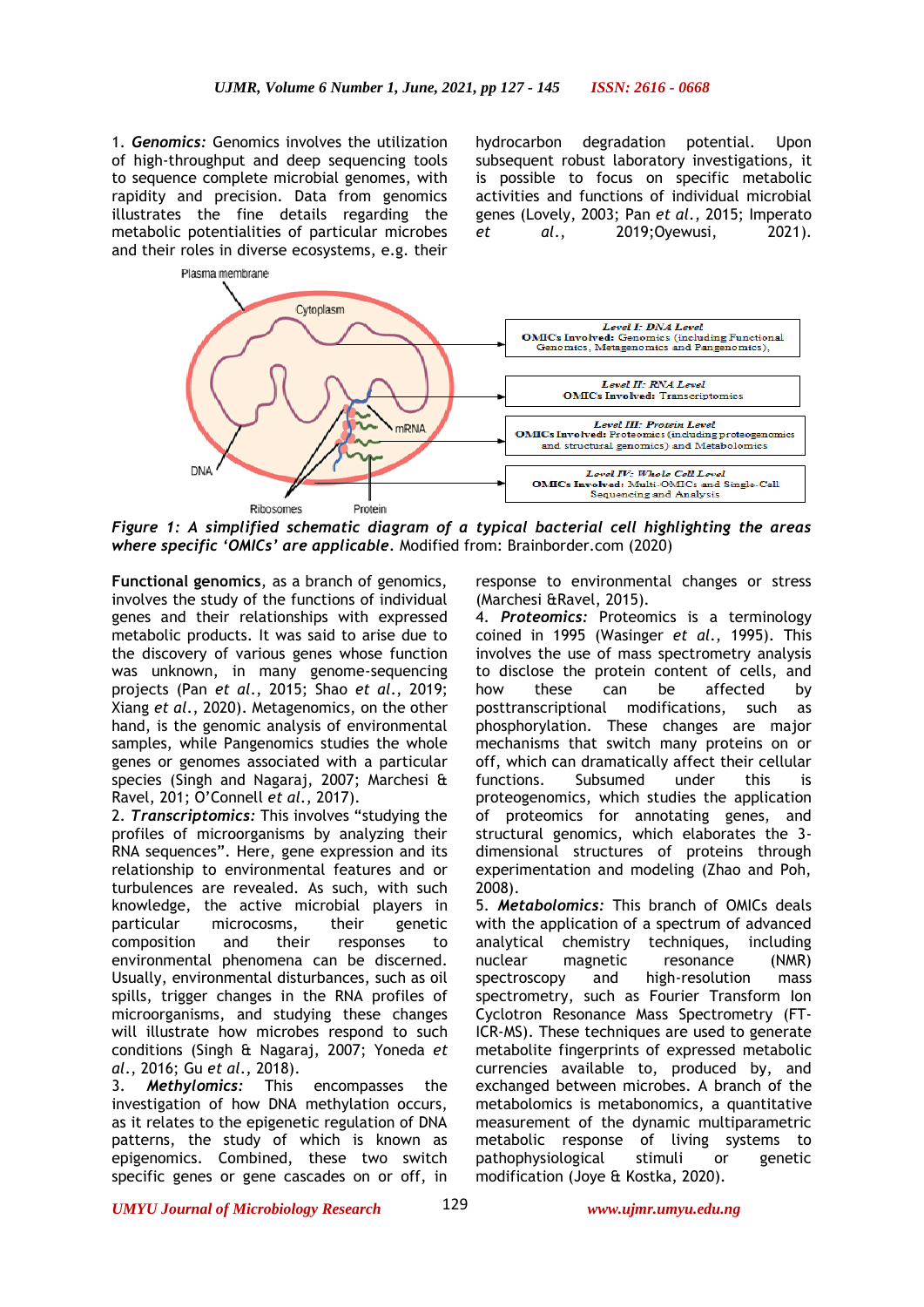6. *Meta-OMICs:* Meta-OMICs is a holistic approach that combines all aspects of cell metabolism, from gene sequences to expressed metabolites, with a view to revealing the roles and functions of microbial communities synergistically interacting with one another<br>bevond individual efforts of microbes. beyond individual efforts of microbes. Furthermore, meta-OMICs gives cues regarding the relative abundance, and indirectly, roles, of species of microorganisms, their genes, protein expression products within communities in the environment (Gutleban *et al*., 2018).

7. *Single-cell Sequencing and Analysis:* Finally, in this ultimate approach, individual cells and species of microorganisms are studied; and particular genes, transcripts, etc., and associated ecosystem functions are linked to specific individuals within the microbial community, thus, the identification of most prominent hydrocarbon degraders is readily possible (Woyke *et al*., 2017; Joye & Kostka, 2020; Kaster & Sobol, 2020).

#### **Prospects of the OMICs Approach in Microbial Bioremediation**

As Zhou & Fields (2006) have highlighted, microbial bioremediation stands to benefit from theapplication of these OMICs techniques in many respects. For example, the sequencebased metagenomics approach can serve as an index of observing microbial diversity and community dynamics of polluted environments. Likewise, proteomic approaches function as tools for the quantitative evaluation of microbial roles in the contaminated areas. The populations of microorganisms and the presence of certain genes of interest are detectable using functional gene arrays, generated via application of metagenomics, as high throughput and quantitative tools with great precision. Metaproteomics, the quantitative identification of hundreds if not a thousand proteins is also now employed (Bargiela *et al*., 2015; Bozinovski *et al*., 2016; Xu & Zhao, 2018).

OMICs approaches in general can as well delineate the interrelationships between biomarker measurements and microbial roles in polluted environments. Moreover, prospectively, data chunks from OMICs studies can be used to hypothesize for behaviors of microbial populations, communities, etc. (Denaro *et al*., 2005; Roling *et al*., 2010; Seifert *et al*., 2013) The efficiency of metagenomic analyses can be increased by factoring in biochemical pathway(s) of interest and environmental conditions such assulfatereduction, methanogenic, and iron-reduction (Hadadi *et al*., 2020). In the near future, OMICs techniques can be utilized in improving the ability to predict geo-ecological phenomena in subsurface ecosystems, with regards to on-thefield bioremediation (McLean, 2013; Qiao *et al*., 2013; Ali *et al*., 2020). Ultimately, utilizing the profiles of functional microbial ability generated from OMICs studies into geochemical models can have enhanced predictive properties. Knowing the dominant microbial communities in degraded environments allow the adjustment of environmental conditions to favor the desired populations (Zhou & Fields, 2006; Umar *et al.,* 2016).

#### **Focus on Specific OMICs and their Application in Bioremediation**

### **I: Genomics, Functional Genomics & Metagenomics**

Genomics approaches have helped microbiologists in the molecular study of the microbial communities involved in biodegradation in great detail, and describing microbes with potential degradation ability that were not previously discovered (Liu & Liu, 2013; Umar *et al.,* 2017;Joye & Kostka, 2020). A typical example of a research involving this approach is that of Liu and Liu (2013), in which the researchers described the previously unreported potential of some members of the *Bacteriodes* genera to carry out microbial biodegradation.

Furthermore, metagenomic studies can be targeted towards using environmental DNA (E-DNA)which had been amplified using specific primers to search the presence of microorganisms capable of performing biodegradation (Vakhlu and Gupta, 2013). For instance, genes such as methane monooxygenase, methanol dehydrogenase, and ammonia monooxygenase genes are used in the identification of methanotrophic and chemolithotrophic ammonium oxidizing bacteria (Henckel *et al*., 2000; Singh & Singh, 2017; Gaby *et al*., 2018; Thulasi *et al*., 2018; Wright *et al*., 2020). Similarly, catechol 2,3 dioxygenase, chlorocatechol dioxygenase and phenol hydroxylase genes are used in screening microorganisms for biodegradation potential (Marsachi *et al*., 2000;Futamata*et al*., 2001; Lilis *et al*., 2010; He *et al*., 2016).

The use of metagenomics can also reveal species succession in polluted environs (Rodriguez-R *et al*., 2015). Using metagonomics studies spread across specific time intervals, *Alcanivorax* and *Marinobacter* spp., both belonging to the *Gamma proteobacteria,* that had earlier dominated the microbial community of a Deepwater spill buried in a Florida beach, for at least three months, degrading mostly the alkanes, were shown to be succeeded by members of the *Alphaproteobacteria*, specifically, *Hyphomonas* and *Parvibaculum*, which are capable of biodegrading aromatic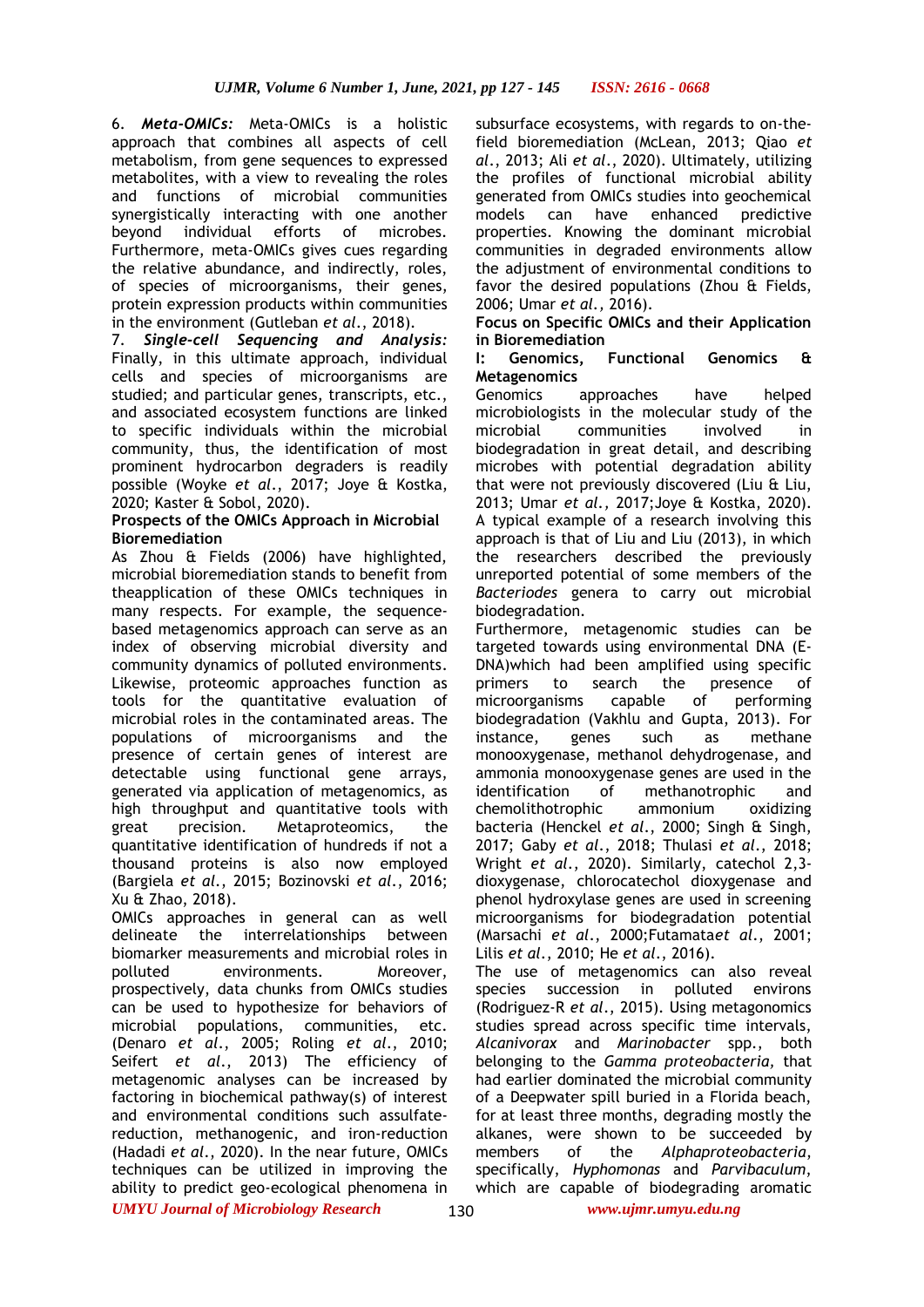compounds. Biodegradation was finished in a year, with the beach's population then turning back to its original form, with the biodegraders suppressed to the low levels they were in hitherto the pollution (Huettel *et al*., 2018) Functional genomics have also highlighted the role of Marine Oil Snow (MOS) in the biodegradation of spilled petroleum hydrocarbons in marine environments. Marine Oil Snows form from the aggregation of microbial communities, typically bacteria, around oil particles, encasing them in biosurfactants or transparent exopolymers and biomass, forming 'snows' which then descend to the seafloor (Ziervogel *et al*., 2012). This mechanism played an important role in the removal of oil from the water surface during the Deepwater spill (Vonk *et al*., 2015). The lipase activity of MOS particles is thought to confer on them the potential to serve as ready avenues for oil degradation (Gutierrez *et al*., 2018). The MOS contains microbial communities that are distinct from the surrounding water column and specialized for breaking down oil (Umar and Bashir, 2014). In particular, *Colwellia* and *Marinobacter* spp. (as well as other *Alteromonas* spp.) are prevalent in these particles, with the unique capacity to rapidly degrade oil in cold, deep marine environments (Gutierrez *et al*., 2018).

Another application of functional genomics is the elucidation of candidate genes from microbial consortia for previously obscure roles, an example of which is the study by Shin *et al.* (2019) which described the anaerobic degradation of polycyclic aromatic hydrocarbons via anaerobic pathways, such as sulfate reduction, from enriched microbial consortia from the Gulf of Mexico.

The use of genomic approaches can also reveal the coupling of certain elements involved in biogeochemical cycling with microbial biodegradation, such as nitrogen, phosphorus, sulphur, iron, and other trace metals, the genes for the metabolism of which are shown to be enriched during biodegradation (Bashir *et al*., 2014; Rodriguez-R *et al*., 2015). This insight is useful in at least two ways, one is devising approaches for 'fertilizing' contaminated environments with those elements to facilitate biodegradation, and two, as evidence for the roles of certain metal cofactors, such as lanthanides, in serving as cofactors in biodegradation of methylotrophs (Shiller *et al*., 2017).

Another area for potentially applying metagenomics is in the characterization of genes involved in biodegradation, as it is

thought that 30-50% of those genes remain uncharacterized. Identifying these genes is particularly important as they may be involved in degrading a broader range of substrates, a smaller subset of substrates or perform an entirely new function (Igeno *et al*., 2019; Joye & Kostka, 2020; Salvador *et al*., 2020; Santero & Diaz, 2020).

## **II. Transcriptomics**

The transcriptome describes the total of the transcription products of a microorganism, as such, they are critical bridges between genomics, proteomics, and cellular phenotypes. Transcriptomics is affected by changes in the genome, due to regulations in genes, manifested by the microbe, to adapt to varying environmental conditions, and the study of these is best done using DNA microarray studies, which enable, by and large, studies of individual messenger RNAs (mRNAs) (Dharmadi& Gonzalez, 2004; Diaz, 2004).

Practical, *in situ* applications of transciptomics in bioremediation include the use of DNAmicroarray technologies in studying soils artificially contaminated with naphthalene (Cho and Tiedje, 2002).These DNA-microarray studies can generate the whole genome transcribed products. Subsequently, the data gathered can be assembled into a diagram of the regulatory mechanisms governing bioremediation in microbes (Seshadri *et al*., 2005; Ladezma-Villaneuva *et al*., 2018; Wang *et al*., 2020). Furthermore, transcriptomics studies can involve the analysis of gene expression products of microbial communities following changes in certain environmental factors (Dennis, 2006), for instance, varying oxygen concentration results in more than 100 genes in *Bacillussubtilis* cultivated anaerobically (Ye *et al*., 2000).

Greene and Voordouw (2003), in the same vein, utilized transcriptomics in studying how environmental microbial communities respond to stress, by studying functional 'stress genes'. Another study by Kuhner *et al*. (2005), studied the microbial bioremediation properties of anaerobic toluene and ethyl benzene degradation, where a global gene expression analysis helps in the elucidation of mechanisms for regulating many unidentified genes involved in the catabolism of alkylbenzenes. In another study, it was shown that upon exposure to the toxic compound o-xylene, *Rhodococcusopacus*R7 elaborated 542 differently expressed genes for stress tolerance, osmotic regulation and central metabolism (Zampoli *et al*., 2020).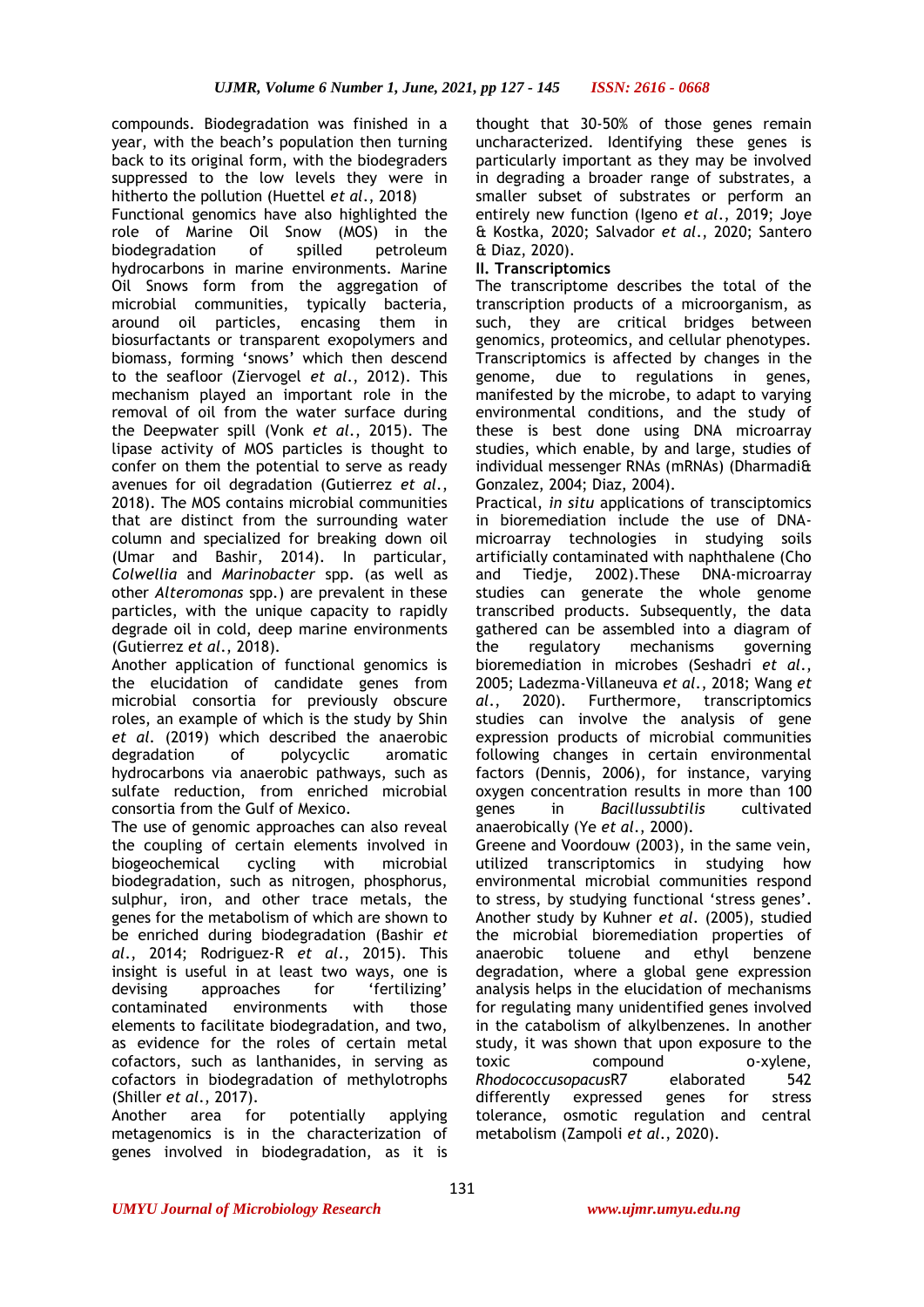In another study, the same bacterium, and another member of the same genus, *R.aetherivorans* had also been reported to survive a wide spectrum of stresses ranging from osmotic and oxidative stress to the presence of antibiotics, metals and other toxic compounds (Capelletti *et al*., 2016).

#### **III: Proteomics**

Proteomics presents a comprehensive summary of the expressed phenotype of a microbial species, better than the genome can (Singh and Nagaraj, 2007). Traditionally, the tools used for proteomics analyses include multidimensional Poly Acrylamide Gel Electrophoresis and Mass Spectrometry, however, recent improvements have resulted into the advent of multidimensional protein identification technology (mudPIT) as a technique for proteomics (Paoletti*et al*., 2004).

Proteomics had been shown to play a key role in the detection of biomarkers for identifying environmental pollutants, such as polycyclic aromatic hydrocarbons (Aardema & McGregor, 2002). It is known that in the bioremediation of polycyclic aromatic hydrocarbons, alterations to the microbe involved in the process results in drastic changes in cell surface receptors and

proteins, hence, by monitoring these using proteomics, significant changes can readily be detected (Singh and Nagaraj, 2007). When the peptides have been successfully removed from the soil environment, they are then identified by subjecting them to Matrix-Assisted Laser Desorption Ionisation Time-of-Flight Mass Spectrometry (MALDI-TOF), where the respective peptide fingerprints will be translated into specific proteins. Additionally, it is now possible to use MALDI-TOF-MS directly *in situ*, using an alternative developed called Surface-Enhanced Laser Desorption Ionisation Tine-of-Flight Mass Spectrometry, where the MALDI apparatus is incorporated onto a chip that can directly interact with sample fractions from environments (Knigger *et al*., 2004).

Another technique being considered is Liquid-Chromatography Mass Spectrometry (LC-MS), which is of particular use in aquatic analyses, to detect contaminants that can possibly pollute the water, however, in the microbial bioremediation arena, this technique has been extended to be used in analyzing the metabolites signaling biodegradation of pesticides, surfactants, pharmaceutical wastes, etc. (Joo and Kim, 2005).



*Figure 2:* Proposed scheme for an OMICs approach to microbial bioremediation (Modified from: Singh and Nagarajan, 2007).

Proteomics is directly linked to microbial biodegradation because protein expression, at least in some genes, is regulated by certain responses to external environmental stimuli, such as presence of pollutants (Wilkins *et al*., 2001; Kim *et al*., 2002).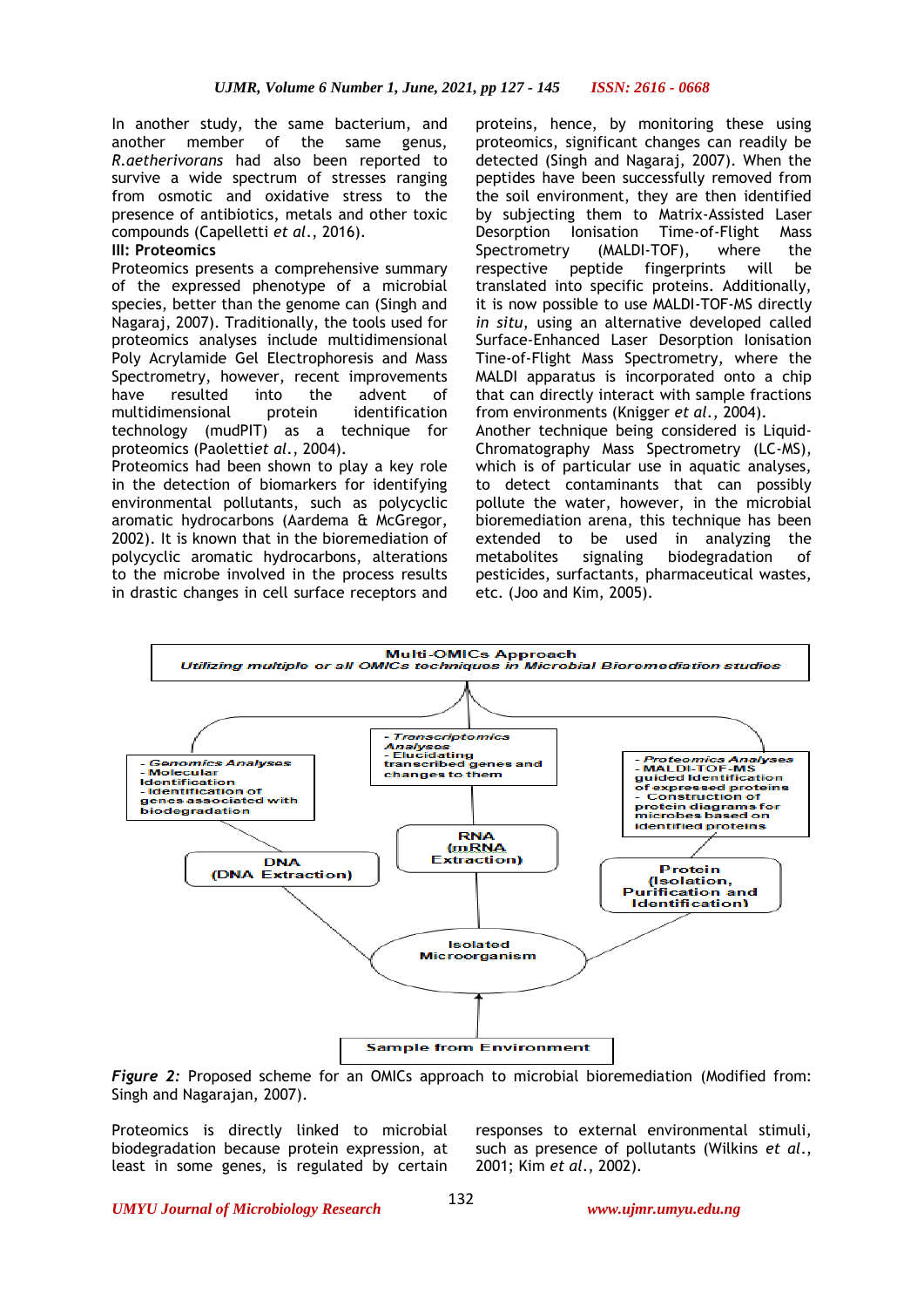Separate, but related studies had practically demonstrated this. For instance, Wang *et al*. (2000) demonstrated that in the degradation of pyrenes, a protein of mass 81kDa is involved, which resembles a catalase-peroxidase enzyme complex. Khan *et al*. (2001), on the other hand, reported that growing a *Mycobacterium* sp. on phenanthrene, dibenzothiopene and pyrene led to the induction and overexpression of six major proteins, which the authors identified using 2-D-Gel Electrophoresis.

In another study, various proteins were indicated as potential indicators of enzymatic degradation of pyrene, e.g. two-ring hydroxylating doxygenases, by a species of *Mycobacterium* (Krivobok *et al*., 2003). Moreover, Kim *et al*. (2004) were able to generate a library of about 20 proteins elaborated by a strain of *Mycobacterium vanbaalenii*, when cultured in a high molecular weight PAHs-rich environment.

In yet another study, Santos *et al*. (2004) constructed a protein reference map for *Pseudomonas putida* KT2440 grown in high, but tolerable concentrations of phenol, where 81 proteins where expressed, with 68 being upregulated (including proteins involved in general and oxidative stress response, cell envelope and fatty acid biosyntheses, energy utilization, cellular transport, among others), and 13 being down-regulated (nucleotide biosynthesis and cell motility proteins).

In the future, it has been suggested that proteomics studies should target how the expression of proteins changes with variations in environmental factors, presence of toxins, etc. Such studies may hopefully elucidate signature proteins key in biodegradation activities of specific microorganisms. Furthermore, the combination of transcriptomics and proteomics has the potential to illuminate new pathways for aerobic and anaerobic biodegradation, and this can be doneusing protein microarray–based approaches (Namasivayam, 2013).

Finally, proteomics researches are receiving significant impetuses through the development of cutting-edge techniques, such as the recent approach of studying the translation products of microorganisms through the BONCAT approach (Bioorthogonal Noncanonical Amino Acid Tagging), which has the potential to be coupled with multi-OMICs to facilitate acquisition of news insights into patterns of microbial biodegradation of pollutants Hatzenpichler *et al*. (2016).

## **IV: Metabolomics**

*UMYU Journal of Microbiology Research www.ujmr.umyu.edu.ng* Through metabolomics-related studies, the diversity of microorganisms and their previously unknown capacities for microbial

biodegradation can be understood. Such studies can also lead to understanding roles that are previously unknown for specific microbial genera or species. For instance, the bacterium, *Cycloclastus* sp. is previously known to degrade polycyclic aromatic compounds at low temperatures, (Dubinsky *et al.*, 2013), however, later, it was shown to have the capability of degrading ethane, propane and butane via aerobic oxidation; at both the surface and sediments, showing a more versatile tolerance to temperature fluctuations (Joye & Kostka, 2020).

Recent studies (for instance, Huettle *et al*., 2018; American Association of Microbiology, 2020) had also enabled the appreciation of certain species having diversified metabolomic profiles, such as *Marinobacter* sp. (Huettel *et al*., 2018), and in particular, *Marinobacter hydrocarbonoclasticus*, which has been shown to possess a repertoire of metabolic capabilities for growth in high and low salinity environments, using both oxygen and nitrates or nitrites as electron acceptors, and oxidizing both alkanes and aromatics. This biogeochemical opportunitroph, as it has been described, can exist in a spectrum of environments and carryout numerous functions (Gaby *et al*., 2018; Joye & Kostka, 2020).

Likewise, metabolomics have helped in elucidating novel species of microorganisms widely distributed across the globe, and sharing remarkable functions. One such organism is the bacterium, "*Candidatus* Macondimonas diazotropica", (Karthikeyan *et al.*, 2019) which has been shown to account for about one-thirds of the microbial community degrading oil spilled on shores during the mid to late phases of the degradation (Weiman *et al*., 2021;Karthikeyan *et al.*, 2019). A key feature of the bacterium is its ability to fix nitrogen, thus, it can survive even in low-nitrogen environs (Karthikeyan *et al.*, 2019).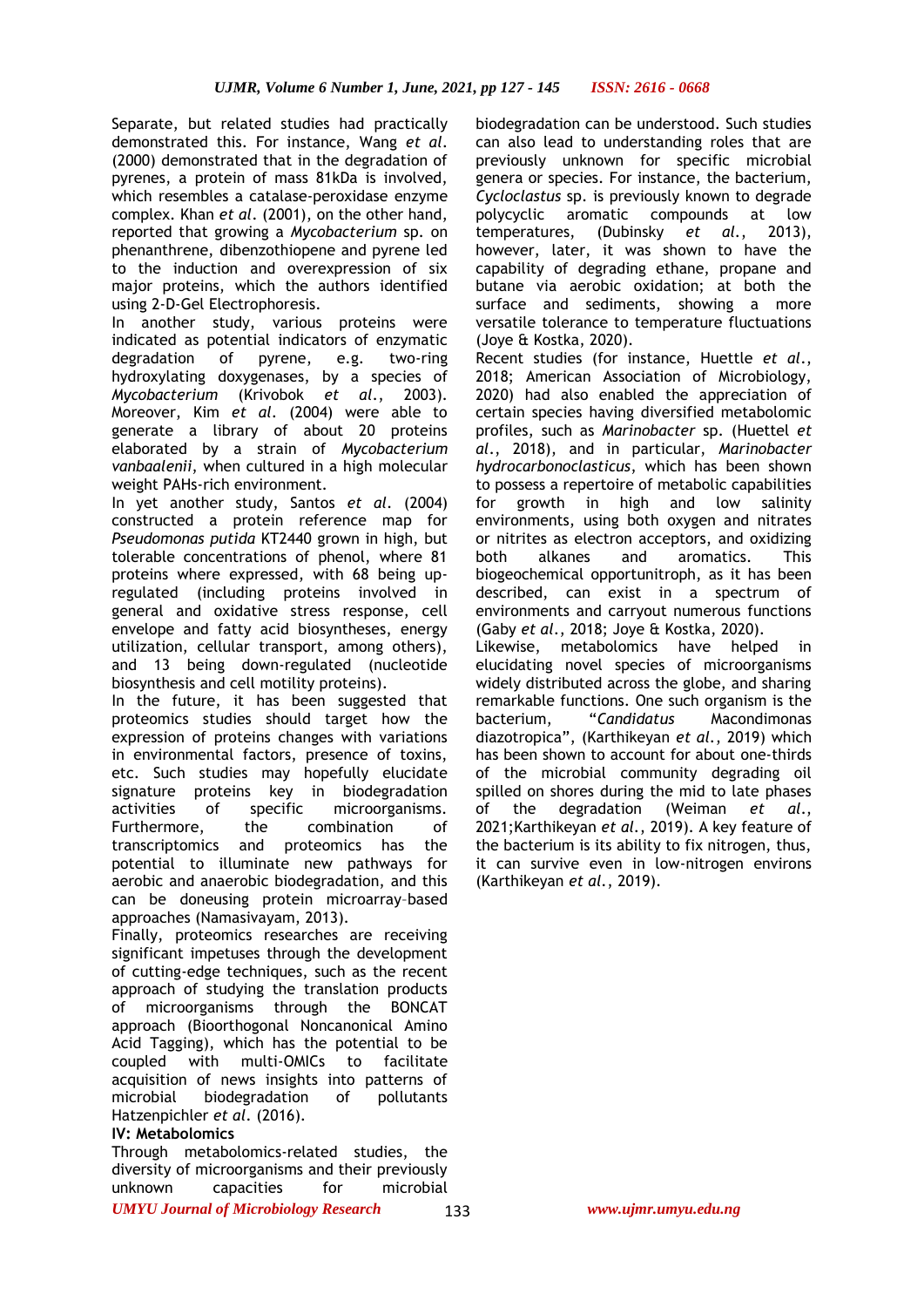# *UJMR, Volume 6 Number 1, June, 2021, pp 127 - 145 ISSN: 2616 - 0668*

|                                                                                                                                                                                    | Table 1: Summary of some applications of OMICs approaches in microbial bioremediation studies                                                                                                                                                                                                                                                                                                                                                                                                                                                    |                                                                          |  |  |  |
|------------------------------------------------------------------------------------------------------------------------------------------------------------------------------------|--------------------------------------------------------------------------------------------------------------------------------------------------------------------------------------------------------------------------------------------------------------------------------------------------------------------------------------------------------------------------------------------------------------------------------------------------------------------------------------------------------------------------------------------------|--------------------------------------------------------------------------|--|--|--|
|                                                                                                                                                                                    | OMIC Technologies and Instances of their Practical Applications in Microbial Bioremediation                                                                                                                                                                                                                                                                                                                                                                                                                                                      | Reference                                                                |  |  |  |
|                                                                                                                                                                                    | I. Genomics, Functional Genomics & Metagenomics: Genetic material of organisms that reveal identity and functional genes                                                                                                                                                                                                                                                                                                                                                                                                                         |                                                                          |  |  |  |
|                                                                                                                                                                                    | 1. Explanation of how environmental DNA which had been amplified using specific primers can be used to search the<br>presence of microorganisms capable of performing biodegradation, e.g. using genes such as methane<br>monooxygenase, methanol dehydrogenase, and ammonia monooxygenase genes to identify methanotrophic and<br>chemolithotrophic ammonium oxidizing bacteria; and catechol 2,3-dioxygenase, chlorocatechol dioxygenase and<br>phenol hydroxylase genes can be used in screening microorganisms for biodegradation potential. | Mesarch et al. (2000)<br>Henckel et al. (2000)<br>Futamata et al. (2001) |  |  |  |
|                                                                                                                                                                                    |                                                                                                                                                                                                                                                                                                                                                                                                                                                                                                                                                  | Vakhlu & Gupta (2013)                                                    |  |  |  |
|                                                                                                                                                                                    | 2. Revealing microorganisms with previously unknown biodegradation potential                                                                                                                                                                                                                                                                                                                                                                                                                                                                     | Liu & Liu (2013)                                                         |  |  |  |
|                                                                                                                                                                                    | 3. Illumination of how certain elements involved in biogeochemical cycling (e.g. nitrogen, phosphorus, sulphur, iron,<br>and other trace metals), are coupled with microbial biodegradation, how genes for their metabolism are enriched<br>during biodegradation; potential for fertilizing contaminated sites and their roles as cofactors (e.g. in<br>biodegradation of methylotrophs).                                                                                                                                                       | Rodriguez-R et al. (2015)<br>Shiller et al. (2017)                       |  |  |  |
|                                                                                                                                                                                    | 4. Elucidation of succession between microbial species (e.g. Alcanivorax, Hyphomonas, Parvibaculum and<br>Marinobacter spp.), how they evolve over time in polluted environments, their enrichment, how they biodegrade<br>alkanes and oraromatics and how they become suppressed after the completion of the biodegradation, through<br>metagenomics analyses.                                                                                                                                                                                  | Rodriguez-R et al. (2015)<br>Huettel et al. (2018)                       |  |  |  |
|                                                                                                                                                                                    | 5. Description of the role, formation and function of Marine Oil Snow (MOS) in biodegradation of spilled petroleum<br>hydrocarbons in marine environments, the microorganisms involved in the process, (Colwellia and Marinobacter<br>spp.; Alteromonas spp.) and the roles they play in bioremediating the Deepwater spill.                                                                                                                                                                                                                     | Ziervogelet al. (2012)<br>Vonket al. (2015)<br>Gutierrez et al. (2018)   |  |  |  |
|                                                                                                                                                                                    | 6. Highlighting of candidate genes from microbial consortia from the Gulf of Mexico which carryout previous<br>undescribed functions, e.g. the anaerobic degradation of polycyclic aromatic hydrocarbons via anaerobic<br>pathways, such as sulfate reduction.                                                                                                                                                                                                                                                                                   | Shin et al. (2019)                                                       |  |  |  |
|                                                                                                                                                                                    | 7. Characterization of genes involved in biodegradation - 30-50% of which remain uncharacterized - including those<br>potentially involved in degrading a broader or smaller range of substrates, a smaller subset of substrates, or<br>perform entirely new degradation functions.                                                                                                                                                                                                                                                              | Joye & Kostka (2020)                                                     |  |  |  |
|                                                                                                                                                                                    | II. Transcriptomics: studying the gene expression products, in form of mRNAs, to determine changes to genomes, and genome functions.                                                                                                                                                                                                                                                                                                                                                                                                             |                                                                          |  |  |  |
|                                                                                                                                                                                    | 1. Application of DNA microarrays in studying soil artificially contaminated with naphthalene.<br>2. Studies of mRNAs to elucidate previously unidentified genes involved in the degradation of alkylbenzenes.                                                                                                                                                                                                                                                                                                                                   | Cho & Tiedje, (2002)<br>Khuneret al. (2005)                              |  |  |  |
| III. Proteomics: Study of the translation products of expression of genes, their modification, and how they affect cellular response, with regards to<br>environmental alterations |                                                                                                                                                                                                                                                                                                                                                                                                                                                                                                                                                  |                                                                          |  |  |  |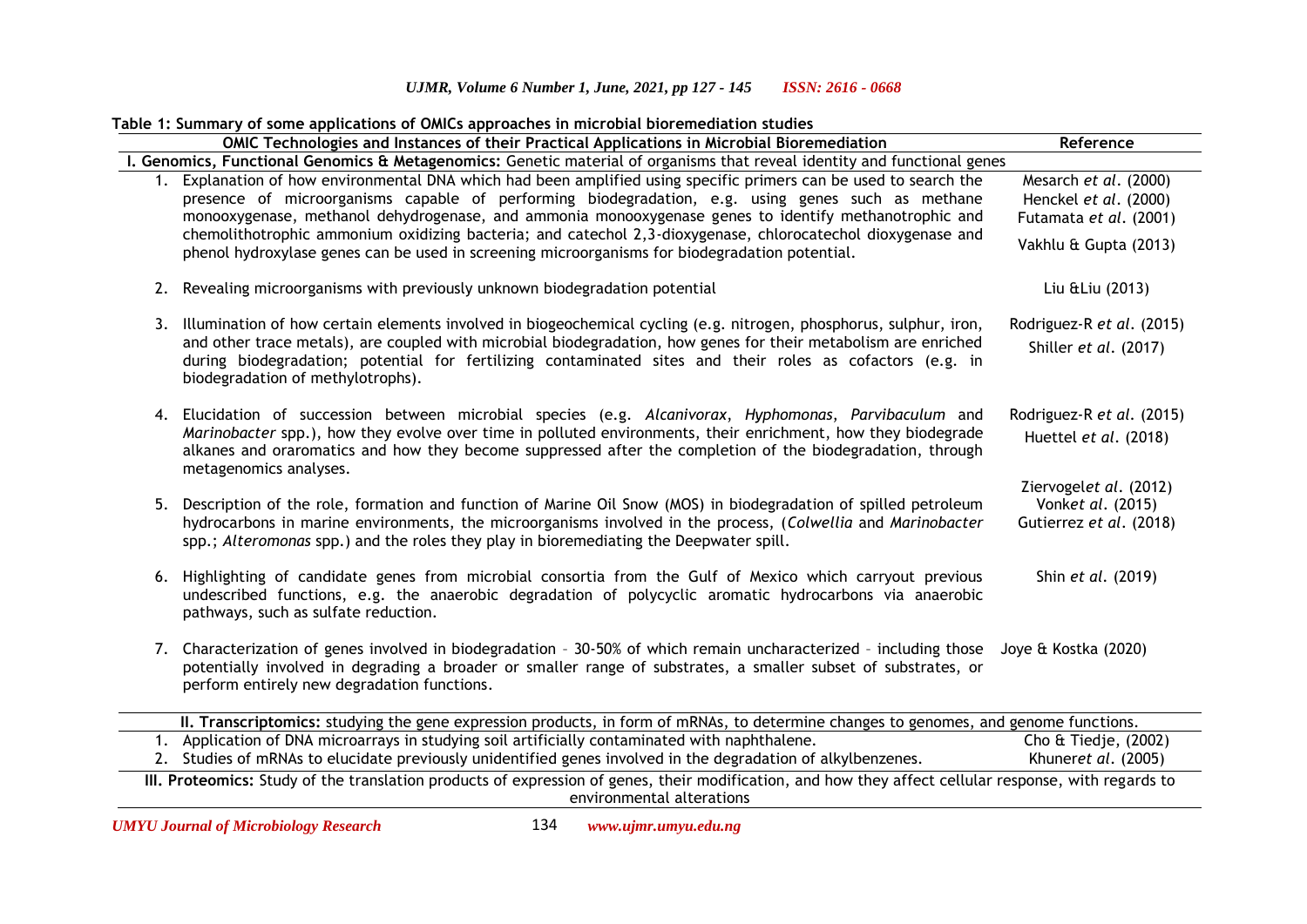|    | 1. Characterization of an 81kDa protein resembling catalase-peroxidase enzyme complex elaborated in the presence                                                                                                                                                                                                                                                                                                                                      | Wang et al. (2000)                                |
|----|-------------------------------------------------------------------------------------------------------------------------------------------------------------------------------------------------------------------------------------------------------------------------------------------------------------------------------------------------------------------------------------------------------------------------------------------------------|---------------------------------------------------|
|    | of pyrenes.<br>2. Induction and overexpression of six major proteins identified using 2-D-Gel Electrophoresis, from a<br>Mycobacterium sp. grown on phenanthrene, dibenzothiopene and pyrene.                                                                                                                                                                                                                                                         | Khan et al. (2001)                                |
|    | 3. Generation of a library of some 20 proteins elaborated by a strain of Mycobacterium vanbaalenii cultured in a<br>high molecular weight PAHs-rich environment.                                                                                                                                                                                                                                                                                      | Kim et al. (2004)                                 |
|    | 4. Construction of a protein reference map for <i>Pseudomonasputida</i> KT2440 grown in high, but tolerable<br>concentrations of phenol, and monitoring the expression, up and down regulation of the proteins.                                                                                                                                                                                                                                       | Santos et al. (2004)                              |
|    | 5. Analysis of metabolic intermediate and final products indicative of biodegradation of pesticides, surfactants,<br>pharmaceutical wastes, etc.                                                                                                                                                                                                                                                                                                      | Joo & Kim (2005)                                  |
|    | 6. Description of changes in protein expression and how they vary with environmental factors, presence of toxins,<br>etc., as such identifying signature proteins key in biodegradation activities of specific microorganisms.                                                                                                                                                                                                                        | Namasivayam, (2013)                               |
|    | 7. Combination of transcriptomics and proteomics to illuminate new pathways for aerobic and anaerobic<br>biodegradation using protein microarray-based approaches.                                                                                                                                                                                                                                                                                    | Hatzenpichler et al. (2016)                       |
|    | 8. Elucidation of how translation products of microorganisms are studied through the BONCAT approach<br>(BioorthogonalNoncanonical Amino Acid Tagging), coupled with multi-OMICs to facilitate acquisition of news<br>insights into patterns of microbial biodegradation of pollutants.                                                                                                                                                               | Hatzenpichler et al. (2016)                       |
|    | IV. Metabolomics: Studying the comprehensive, expressed metabolic fingerprints of microorganisms or microbial communities                                                                                                                                                                                                                                                                                                                             |                                                   |
|    | 1. Revealing the diversity of microorganisms, and explaining previously unknown capacities of microbes for microbial<br>biodegradation, with specificity up to the genera and even species level, e.g. Cycloclastus sp., previously known<br>to degrade polycyclic aromatic compounds at low temperatures, had been shown to be capable of degrading<br>ethane, propane and butane, aerobically or anaerobically, across a wide temperature range.    | Dubinsky et al. (2013)                            |
| 2. | Identification of diversified metabolomic profiles of microbes such as Marinobacter sp. and in particular, the<br>'biogeochemical opportunitroph': Marinobacterhydrocarbonoclasticus, which has been shown to possess a<br>repertoire of metabolic capabilities for growth in high and low salinity environments, using both oxygen and<br>nitrates or nitrites as electron acceptors, and oxidizing both alkanes and aromatics).                     | Gaby et al. (2018).<br>Huettel et al. (2018)      |
|    | 3. Elucidation of novel species of microorganisms widely distributed across the globe, having remarkable<br>biodegradation capabilities, e.g. the bacterium "Candidatusmacondimonasdiazotropica", which can take up to<br>about one-thirds of the microbial community degrading oil spilled on shores during the mid to late phases of the<br>degradation, and is also capable of nitrogen fixation, hence can survive even in low-nitrogen environs. | Karthikeyan et al. (2019)<br>Weiman et al. (2021) |

135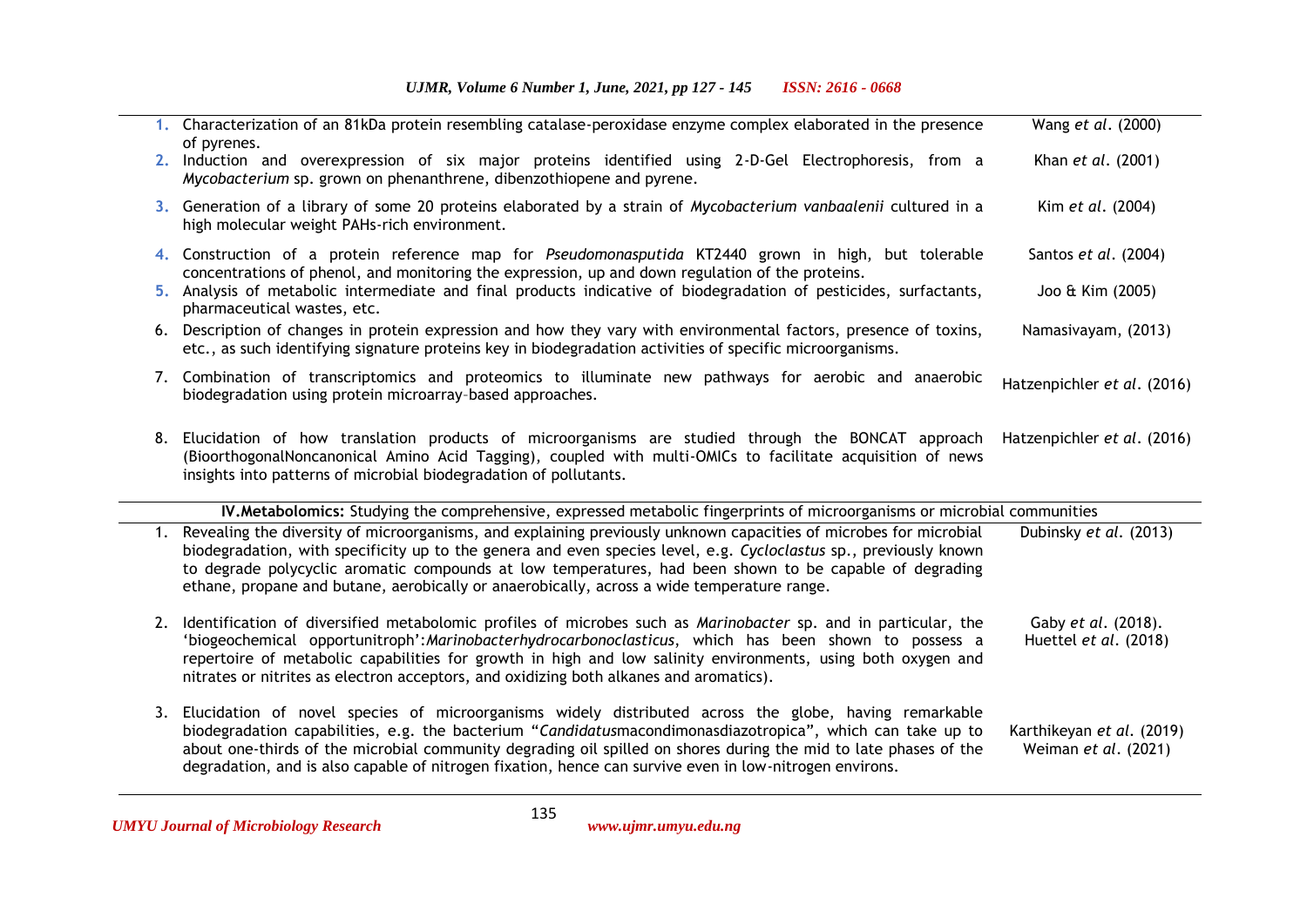| V. Multi-OMICs: Harmoniously leveraging the various OMICs techniques in concordance, towards better studies of microorganisms involved in<br>bioremediation, and their metabolism. |                                                                                                                                                                                                                                                                                                                                                                                                                                   |                                                                                  |  |  |
|------------------------------------------------------------------------------------------------------------------------------------------------------------------------------------|-----------------------------------------------------------------------------------------------------------------------------------------------------------------------------------------------------------------------------------------------------------------------------------------------------------------------------------------------------------------------------------------------------------------------------------|----------------------------------------------------------------------------------|--|--|
|                                                                                                                                                                                    | Studying the interrelated links between metabolic pathways for degradation of petroleum hydrocarbons, and how<br>each specie in this 'microbial conglomerate' specifically contributes to 'division of labor'.                                                                                                                                                                                                                    | Mason et al. (2012)                                                              |  |  |
|                                                                                                                                                                                    | 2. Tracing the fate of a specified substrate within a diverse microbial community, thus characterizing pathways for<br>its degradation, potentially new microbial species, and the unknown functions of known degraders, through<br>Stable Isotope Probing (SIP).                                                                                                                                                                 | Gutierrez et al. (2013)                                                          |  |  |
|                                                                                                                                                                                    | 3. Explaining how microbial communities involved in biodegradation change before and after the occurrence of<br>spills, i.e. before spills, these communities may be present in low amounts, however, spills trigger their rapid<br>proliferation, domination of the microbiome of the polluted place, and expression of multiple metabolic pathways<br>depending on the nature of the pollution and other environmental factors. | Dubinsky et al. (2013)<br>Rodriguez-R et al. (2015)<br>Shin <i>et al.</i> (2019) |  |  |
|                                                                                                                                                                                    | 4. Identification of pollution-related biomarkers including predictive biomarkers (e.g. first responders in spill-<br>affected environs that are indicative of potential for spills, leaks, etc.), diagnostic biomarkers (which indicate the<br>presence of contamination in environments) and therapeutic biomarkers (which are used in restoration and<br>reclamation of spill-affected environments)                           | Joye & Kostka (2020)                                                             |  |  |
|                                                                                                                                                                                    |                                                                                                                                                                                                                                                                                                                                                                                                                                   | Dini-Andreoteet al. (2012)                                                       |  |  |
|                                                                                                                                                                                    | 5. Studying soil microbial species' diversity or consanguinity, their genetic capabilities and potential, their inherent<br>and expressed metabolic profiles; and their potential application in diverse environments.                                                                                                                                                                                                            | Fierer <i>et al.</i> (2012)<br>Umar <i>et al.</i> (2020)                         |  |  |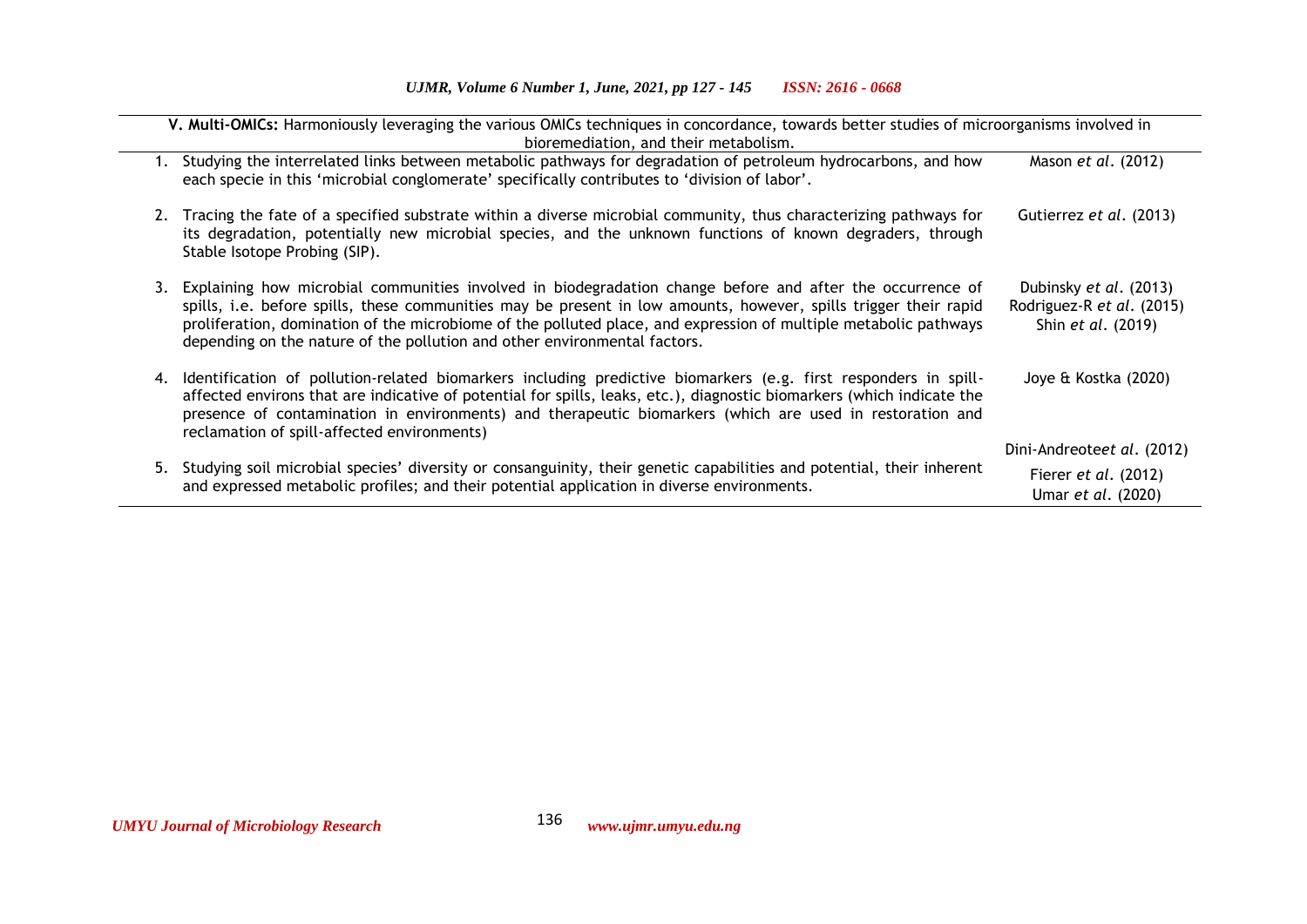## **V: Multi-OMICs: The Combination of Multiple OMICs Techniques**

The application of multi-OMICs in bioremediation can best be illustrated by the aftermaths of the case of the Deepwater Horizon spill. For instance, Mason *et al*. (2012) used metagenome, meta-transcriptome and single-cell sequencing analyses to reveal the overall microbial response of the multitude of microorganisms to the spill, revealing the spread of metabolic pathways across multiple community members, and using metatranscriptome and metagenome data to identify the role and function of each species in the pathway.

The application of multi-OMICs approach is also seen in Stable Isotope Probing (SIP), where the fate of a specified substrate is traced within a diverse microbial community, thus characterizing pathways for its degradation, potentially new microbial species, and the unknown functions of known degraders (Gutierrez *et al*., 2013). The technique is typically applied in identifying active microorganisms without having to resort to cultivation, and this can be important in screening microbes with potential to be used in bioremediation (Chen *et al*., 2010). This technique has proven particularly successful in the identification of uncultivable bacteria capable of degrading pesticides (Jiang *et al*., 2018).

The multi-OMICs approach have also helped in understanding the evolution of microbial communities involved in biodegradation before and after the occurrence of spills. Before spills, these communities may be present in low amounts; however, spills trigger their rapid proliferation, domination of the microbiome of the polluted place, and expression of multiple metabolic pathways depending on the nature of the pollution and other environmental factors (Dubinsky *et al*., 2013; Rodriguez-R *et al*., 2015; Shin *et al*., 2019).

Biomarkers are also identified using multi-OMICs approach, including predictive biomarkers (e.g. first responders in spillaffected environs that are indicative of potential forspills, leaks, etc.), diagnostic biomarkers which indicate the presence of contamination in environments and therapeutic biomarkers which are used in restoration and reclamation of spill-affected environments (Joye & Kostka, 2020).

Summarily, microbiologists were able to apply the OMICs tools and directly study the intricacies of microbial interrelationships in their habitats, from both oil-contaminated and uncontaminated water and sediment samples. These enable scientists to know the microbial

reactions to hydrocarbon contamination and the methodological underpinnings of microbesassisted environmental reclamation, in unparalleled detail (Chikere, 2013; Rathoure & Dhatwalia, 2016; Kaster & Sobol, 2020; Kumari & Kumar, 2020; Santero & Diaz, 2020).

#### **Problems/Challenges of OMICs Approaches**

Despite the numerous benefits and prospects of the application of the OMICs in microbial bioremediation, there are still certain challenges needing to be addressed before the OMICs can reach their full potential, especially in developing countries. Such challenges, as highlighted by Gutleban *et al.* (2018), Chakraborty *et al.* (2012), Ma & Zhai (2012); Zhou & Fields, (2006) & Lemos *et al*. (2003), include:

- 1. There is the need to standardize reference chemicals for OMICs studies, particularly metabolomics. Corollary to this is the establishment of reference databases, to obviate the danger of generation of metabolites whose structure might be unknown.
- 2. In transciptomics, the presence of contaminants may prevent perfect hybridization, degrade the quality of the RNA and prevent successful isolation of the mRNA from soil.
- 3. These techniques and approaches are still in their introductory and developmental phase. Thus, the consistent demonstration of their applicability in various environments remains to be done, and needs time, and research efforts.
- 4. OMICs application in microbial bioremediation is challenged by ecological questions that are interwoven with other bioremediation approaches, such as discrepancies in microbial diversity, functional redundancy, stability, environmental micro-heterogeneity, genetic micro-diversity, and ecotypes. Such variations may lead to differences in bioremediation rates between organisms, which need to be separately and consistently evaluated.
- 5. Microbial diversity, association with adaptation of various microorganisms to multifarious conditions, especially in soil and aquatic environments, may present a challenge to OMIC approaches, especially in terms of tremendous data generation and information overload.
- 6. Not all genes are detected by transcriptomic studies, only genes from species and populations contributing to >5% of the microbiome are detectable, thus, certain functional genes not reaching this critical threshold are not detectable.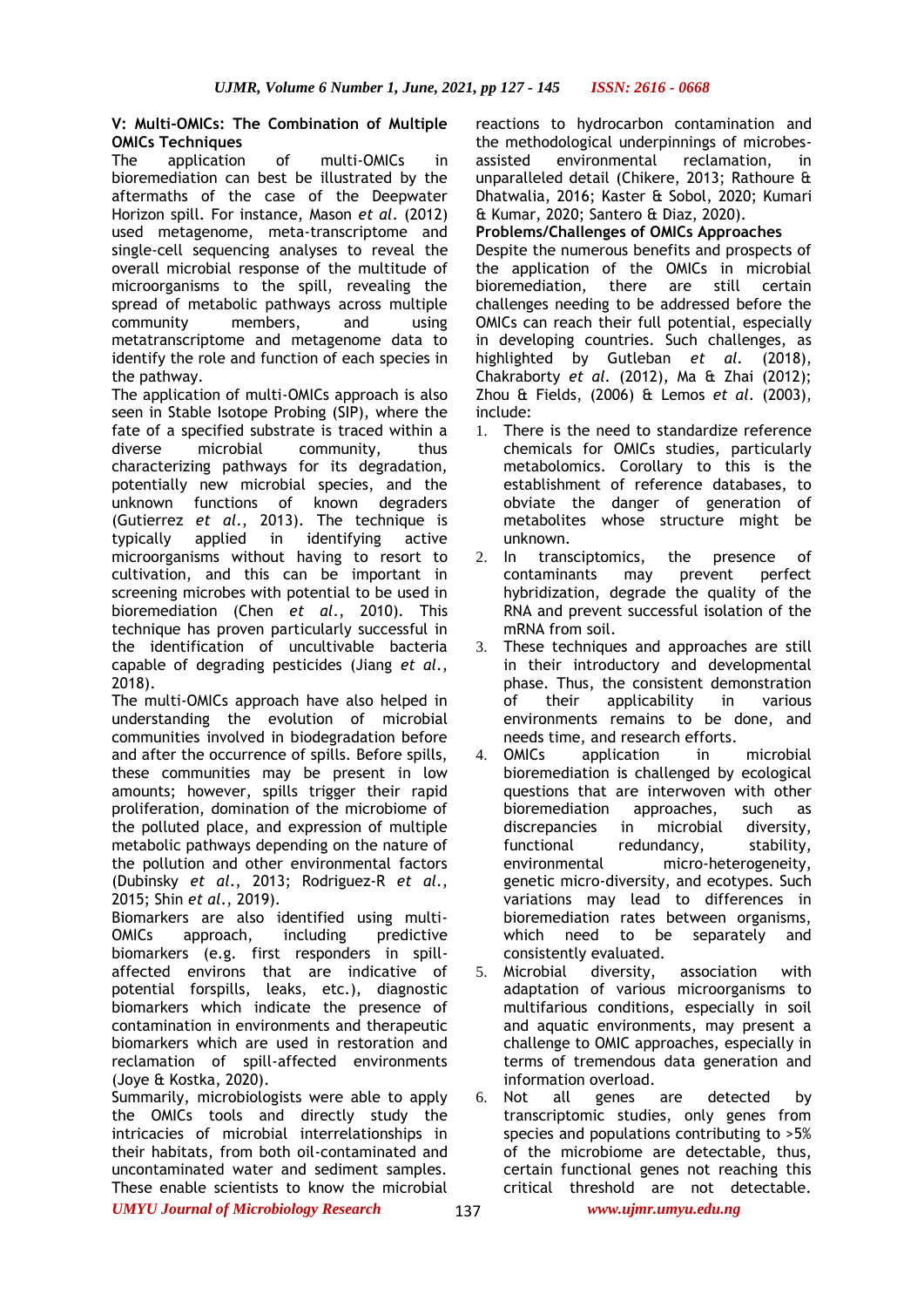Accurate generalization from data of specific populations needs the careful observance of many desired populations, concurrently and covering large areas, over a long period. This endeavor is tasking to both the researcher and resources.

- 7. Factors that may affect the distribution of microorganisms in spoilage-affected environments, apart from their ability to tolerate the contaminants, e.g. interspecie interactions, such as competition, need to be taken into consideration.
- 8. Novel biomarkers need to be developed for enhancing the identification of microbial populations in spoilage-affected environs.
- 9. There is the need for further researches to make OMICs techniques robust, convenient and affordable.
- 10. There is a shortage of computational resources especially in developing countries, without with ever-increasing amounts of data cannot be sufficiently crunched, thus hindering overall bioremediation prospects.
- 11. Many microorganisms whose DNA, mRNA products, etc. were isolated from environments, however, they cannot be cultured in the lab, even though significant progress is being made in this area.
- 12. Certain microorganisms exhibit low rates of biodegradation in the environment, even though OMICs studies have characterized their potentialities.

## **Strategies for Ameliorating these Drawbacks**

1. Generation of Standard Operation Procedures (SOPs) for genomic and metabolomics analyses, including appropriate protocols for genomic extraction and exact chemicals to be used in metabolomics analyses, to ensure methodological uniformity and homogeneity.

2. Consistent updating of reference databases to ensure that discovered proteins and enzymes are appropriately matched.

3. Accurate kits that minimize the interference of environmental contaminants and ensure precise genomic extraction should be employed for recovery of genetic material. Kits such as Power Lyzer Power Soil Power Microbiome RNA Isolation Kit, Master Pure RNA Purification Kit, RNA Power Soil Total RNA Isolation Kit, *One Step* PCR Inhibitor Removal Kit, RNeasy Mini Kit need to be improved (Lim *et al*., 2016).

4. Continuous research in variegated environments is necessary in establishing the validity and suitability of all OMICs approaches to diverse microbial groups. This is especially necessary for transcriptomics, metabolomics and multi-OMICs.

5. There is the need for widening the focus of OMICs approaches areas beyond few strains of microorganisms, to counteract microbial species diversity. Likewise, samples and culture conditions should reflect wide physiochemical ranges (temperature, pH, amongst others)

6. Especially in developing countries, genetic and bioinformation data crunching facilities should be provided, and microbiologists should be brought up-to-date with bioinformatics techniques, to ensure a hitch-free analyses of the data generated from OMICs studies.

7. Specificity of detection technologies should be enhanced to ensure that genes below current minimal thresholds are detectable and analyzable. This will create an avenue for elucidation of novel genes with yet unknown properties and capabilities.

8. Bioremediation studies involving OMICs approaches need to cover large areas, over expanded time periods, and need to be followed up in installments. This requires increased funding from the government and concerned agencies, sustained focus and use of improved and up-to-date methodologies from the researchers.

9. Microbial ecology of contaminated sites needs to be studied in details, to accommodate inter and intra species interactions, mutualism and competition, as these factors can directly hinder or bolster bioremediation *in situ* and *ex situ*.

10. Development of novel and diverse biomarkers for enhanced environmental monitoring is necessary in OMICs studies, as currently available biomarkers are not sufficient.

11. Data sharing and comparison need to be encouraged across different laboratories, experiments, sites and research groups the world over. Thus, national and regional databases may be setup across the nation and region which can be distributed in an openaccess.

12. Development of novel culture media for culturing microbes using OMICs techniques to enhance understanding of microbes in bioremediation for the potential applications in future.

13. The OMICs tools should be utilized in strain improvement techniques and microbial consortia, as opposed to single strains for enhanced bioremediation potentials.

14. Increased funding for bioremediation researches. Governmental and nongovernmental organizations need to collaborate like the National Oil Spill Detection and Response Agency, Federal Ministry of Environment among others.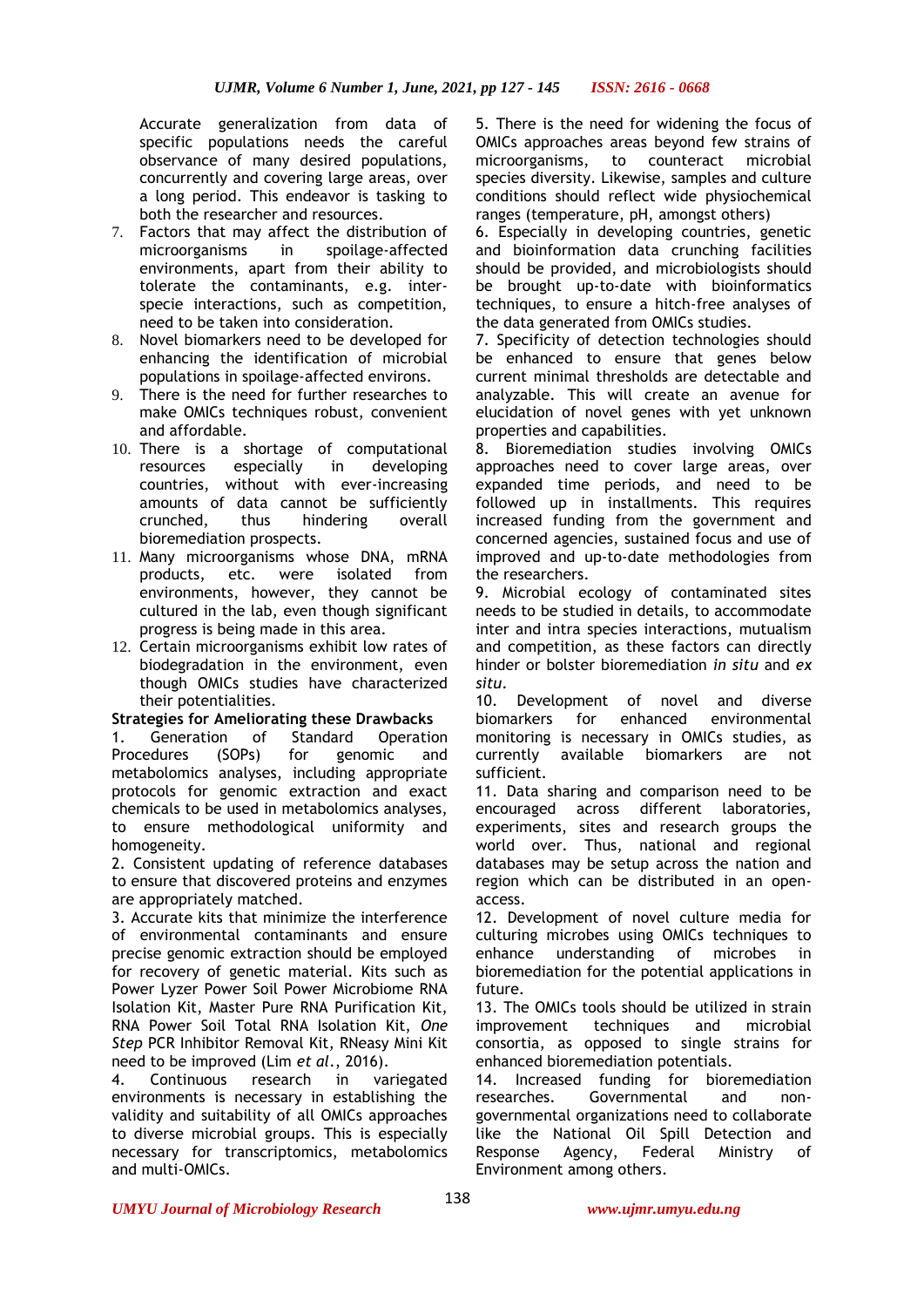15. Conferences, workshops, retreats, seminars, symposia and related events dealing with OMICs approaches to biodegradation should be organized to facilitate sharing of knowledge, presenting new protocols, techniques, insights, apparatuses, inventions amongst others.

#### **CONCLUSION**

The application of OMICs in bioremediation is a current technique, full of promising potentials. Such include improved geo-prediction properties, enhanced bioremediation potentials. Future trends in bioremediation are expected to be fueled by synthesis of data from

#### **REFERENCES**

- Aardema, M. J. & MacGregor, J. T. (2002). Toxicology and genetic toxicology in the new era of toxic genomics: impact of proteomics technologies.*Mutation Research, 499*, 13–25.
- Adebusoye, S. A., Ilori, M. O., Amund, O. O., Teniola, O. D. & Olatope, S. O. (2007). Microbial degradation of petroleum hydrocarbons in a polluted tropical stream. *World Journal of Microbiology and Biotechnology, 23*(8), 1149-1159.
- Agarry, S. & Latinwo, G.K. (2015). Biodegradation of Diesel Oil in Soil and Its Enhancement by Application of Bioventing and Amendment with Brewery Waste Effluents as Biostimulation-Bioaugmentation Agents. *Journal of Ecological Engineering*, 16:82–91.
- Ajao, A.T., Yakubu S.E., Umoh V.J. and Ameh J.B. (2014).Enzymatic Studies and Mineralization Potential of *Burkholderia cepacia* and *Corynebacterium kutscheri*  Isolated from Refinery Sludge.*Journal of Microbiology Research*, 4:29-42.
- Ali, N., Dashti, N., Khanafer, M., Al-Awdahi, H. & Radwan, S. (2020). Bioremediation of soils saturated with spilled crude oil. *Scientific Reports, 10*, Article 1116.
- Bargiela, R., Herbst, F-A., Martinez-Martinez, M., Seifert, J., Rojo, D., Capello, S., Genovese, M., Crisafi, F., Denaro, R., Cherikova, T. N., Barbas, C., von Bergen, M., Yakimov, M. M., Ferrer, M.<br>& Golvshin. P. N. (2015). & Golyshin, P. N. (2015). Metaproteomics and metabolomics analyses of chronically petroleumpolluted sites reveal the importance of general anerobic processes uncoupled with degradation. *Proteomics, 15*(20), 3508-3520.
- Basak, B. & Dey, A. (2016). Chapter 9: Bioremediation approaches for

current studies, modeling and biosimulation analyses, standardization of methodologies, tools and techniques, use of novel biomarkers and leveraging the multi-OMICs approach toward superior bioremediation studies. Following the use of a complementary approach that harnesses OMICs tools vis-à-vis cellular biochemistry, microbial ecology, physiology and metabolism, in the near future,it is envisioned that OMICs tools will propel microbial bioremediation into a revolutionary phase characterized by detailed data gathering and enhanced efficiency in bioremoval of contaminants from polluted environments.

> recalcitrant pollutants: Potentiality, successes and limitation. In A. Rathoure & V. Dhatwalia (Eds.), *Toxicity and waste management using bioremediation* (1<sup>st</sup> ed., pp 178-197). IGI Global.

- Bashir, A., Umar, Z.D., and Steve, J.O. (2014): Comparative analysis of Pneumosiderosis among different metal workers in Malumfashi, Katsina, Nigeria. *International Journal of Scientific and Engineering Research*, *5*(6): 1429-1436.
- Birch, H., Hammershoj, R. & Mayer, P. (2018). Determining biodegradation kinetics of hydrocarbons at low concentrations: Covering 5 & 9 orders of magnitude of Kow and Kaw. *Environmental Science & Technology, 52*(4), 2143-2151.
- Bozinovski, D., Taubert, M., Kleinsteuber, S. & Richnow, H. H. (2014). Metaproteogenomic analysis of a sulfate-reducing enrichment culture reveals genomic organization of key enzymes in the m-xylene degradation pathway and metabolic activity of proteobacteria. *Systematic and Applied Microbiology, 37*, 488-501.
- Brainborder.com (2020). *Epigenetic, transcriptional, post-transcriptional, translational and post-translational levels*.https://brainbrooder.com/lesson /428/16-1-2-sectionsummary/exercise/2274/epigenetictranscriptional-post-transcriptionaltranslational-and-post-translationallevels.
- Capelletti, M., Fedi, S., Zampolli, J., Di Canito, A., D'Ursi, P. & Orro, A. (2016). Phenotype microarray analysis may unravel genetic determinants of the stress response by *Rhodococcusaetherivorans* BCP1 and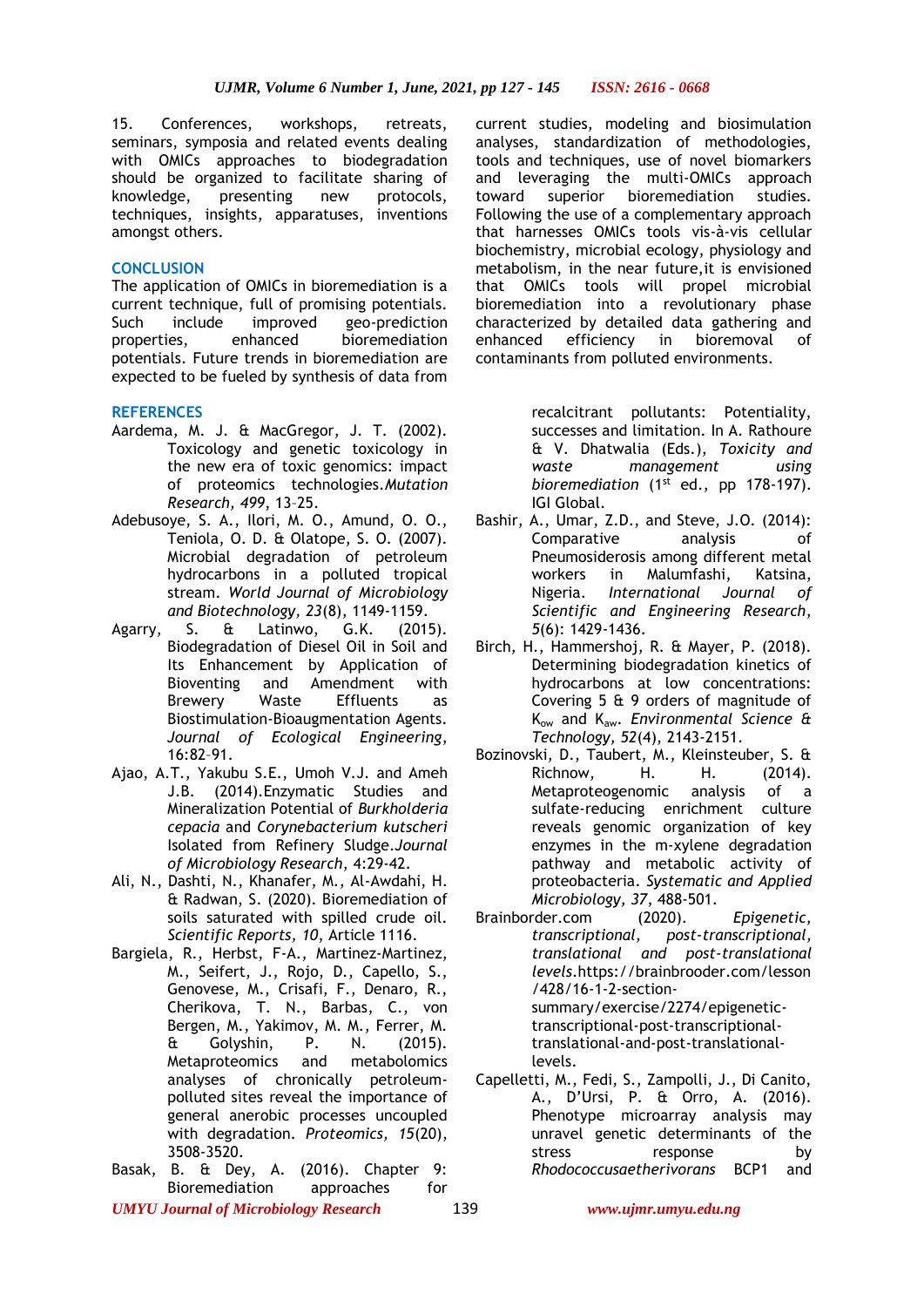*Rhodococcus opacus* R7. *Research in Microbiology, 167*, 766-773.

- Chakraborty, R., Wu, C. H. & Hazen, T. C. (2012). Systems biology approach to bioremediation. *Current Opinion in Biotechnology, 23*, 483-490.
- Chen, Y., Vohra, J. & Murell, J. C. (2010). Applications of DNA-Stable isotope probing in bioremediation studies. *Methods in Molecular Biology, 599*, 129-139.
- Chikere, C. (2013). Application of molecular microbiology techniques in bioremediation of hydrocarbons and other pollutants. *British Biotechnology Journal, 3*(1), 90-115.
- Cho, J.C. & Tiedje, J.M. (2002). Quantitative detection of microbial genes by using DNA microarrays. *Applied Environmental Microbiology, 68*, 1425– 1430.
- Colin, P. Y., Kintses, B., Geilen, F., Miton, C. M., Fischer, G. & Mohamed, M. F. (2015). Ultrahigh-throughput discovery of promiscuous enzymes by picodroplet functional metagenomics. *Nature Communications, 6*, Article 10008.
- Das, N. &Chandran, P. (2010). Microbial degradation of petroleum hydrocarbon contaminants: An overview. *Biotechnology Research International*, *2011*, Article 941810.
- Denaro, R., D'Aria, G., Di marco, G. & Genovese, M. (2005). Assessing terminal restriction fragment length polymorphism sustainability for the description of bacterial community structure and dynamics in hydrocarbonpolluted marine environments. *Environmental Microbiology, 7*, 78-87.
- Dennis, P., Edwards, E. A. & Liss, S. N. (2003). Monitoring gene expression in mixed microbial communities by using DNA microarrays.*Applied Environmental Microbiology, 69*, 769–778.
- [Desai,](https://pubmed.ncbi.nlm.nih.gov/?term=Desai+C&cauthor_id=19962886)C., [Pathak,](https://pubmed.ncbi.nlm.nih.gov/?term=Pathak+H&cauthor_id=19962886) H.[&Madamwar,](https://pubmed.ncbi.nlm.nih.gov/?term=Madamwar+D&cauthor_id=19962886) D. (2009). Advances in molecular and "-Omics" technologies to gauge microbial communities and bioremediation at xenobiotic/anthropogen contaminated sites. *Bioresource Technology, 101*(6), 1558-1569.
- Dharmadi, Y. & Gonzalez, R. (2004). DNA microarrays: experimental issues, data analysis, and application to bacterial systems. *Biotechnology Progress*, 20, 1309–1324.
- Diaz, E. (2004). Bacterial degradation of aromatic pollutants: a paradigm of

metabolic versatility. *International Microbiology, 7*, 173–180.

- Dini-Andreote, F., Andreote, F. D., Ara-ujo, W. L., Trevors, J. T. & Elsas, J. D. (2012). Bacterial genomes: habitat specificity and uncharted organisms. *Microbial Ecology, 64,* 1–7.
- Dubinsky, E.A., Conrad, M. E., Chakraborty, R., Bill, M., Borglin, S. E., Hollibaugh, J. T., Mason, O. U., Piceno, M. Y., Reid, F. C., Stringfellow, W. T., Tom, L. M., Hazen, T. C. & Andersen, G. L. (2013). Succession of hydrocarbon-degrading bacteria in the aftermath of the Deepwater Horizon oil spill in the Gulf of Mexico. *Environmental Science and Technology, 47*, 10860–10867.
- El-Amrani, A., Dumas A-S., Wick, L. Y., Yergeau, E. & Berthome, A. (2015). Omics insights into PAH degradation toward improved green remediation biotechnologies.*Environmental Science and Technology, 49*(19), 11281–11291.
- Esteve-Nunez, A., Caballero, A. & Ramos, J. L. (2001). Biological degradation of 2,4,6 trinitrotoluene. *Microbiology and Molecular Biology Reviews, 65*, 335–52.
- Gaby, J. C., Rishishwar, L., Valderrama-Aguirre, L. C., Green, S. J., Valderrama-Aguirre, A., Jordan, I. K. & Kostka, J. E. (2018). Diazotroph community characterization via a highthroughput nifH amplicon sequencing and analysis pipeline. *Applied Environmental Microbiology, 84*, Article e01512-17.
- Gieg, L. M. & Toth, C. R. A. (2017). Signature metabolite analysis to determine in-situ anaerobic hydrocarbon biodegradation. In M. Boll (Ed.), *Anaerobic utilization of hydrocarbons, oils and lipids* (1st ed., pp. 1-30).Springer.
- Greene, E. A. & Voordouw, G. (2003). Analysis of environmental microbial communities by reverse sample genome probing. *Journal of Microbiology Methods, 53*, 211–9.
- Gu, Q., Wu, Q., Zhang, J., Guo, W., Ding, Y., Wang, J., Wu, H., Sun, M., Hou, L., Wei, X. & Zhang, Y. (2018). Isolation and transcriptome analysis of phenoldegrading bacterium carbon sand filters in full-scale drinking water treatment plant. *Frontiers in Microbiology, 9*, Article 2162.
- Gutierrez, T., Morris, G., Ellis, G., Bowler, B., Jones, M., Salek, K., Mulloy, B & Teske, A. (2018). Hydrocarbon–degradation an MOS-formation capabilities of the dominant bacteria enriched in sea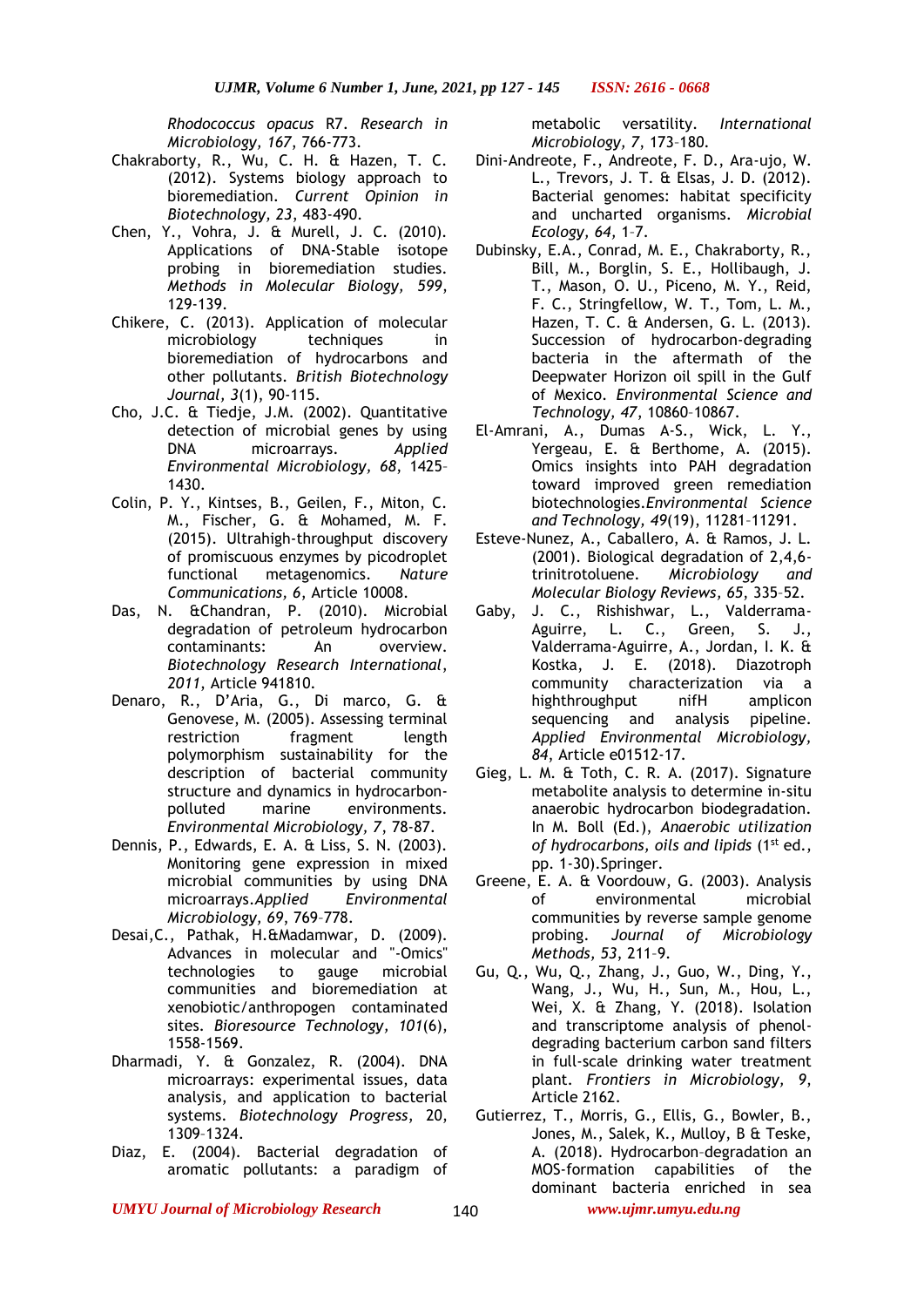surface oil slicks during the Deepwater Horizon oil spill. *Marine Pollution Bulletin, 135*, 2015-215

- Gutierrez, T., Singleton, D. R., Berry, D., Yang, T., Aitken, M. D. & Teske, A. (2013). Hydrocarbon-degrading bacteria enriched by the Deepwater Horizon oil spill identified by cultivation and DNA-SIP. *ISME Journal, 7*, 2091–2104.
- Gutleben, J., De Mares, M. C., van Elsas, J. D., Smidt, H., Overmann, J. & Sipkema, D. (2018). The multi-omics promise in context: from sequence to microbial isolate. *Critical Reviews in Microbiology, 44*(2), 212-229.
- Hadadi, N., Pandey, V., [Chiappino-Pepe,](javascript:;) A., [Morales,](javascript:;) M., [Gallart-Ayala,](javascript:;) H., [Mehl,](javascript:;) F.[,Ivanisevic,](javascript:;) J.[,Sentchilo,](javascript:;) V.[&van der](javascript:;)  [Meer,](javascript:;) J. R. (2020). Mechanistic insights into bacterial metabolic reprogramming from OMICs-integrated genome-scale models.*[npj Systems Biology](https://www.nature.com/npjsba)  [andAppli](https://www.nature.com/npjsba)cations, 6*(1), 1-11.
- Hammershoj, R., Birch, H., Redman, A. D. & Mayer, P. (2019). Mixture effects on biodegradation kinetics of hydrocarbons in surface water: Increasing concentrations inhibited degradation whereas multiple substrates did not. *Environmental Science & Technology, 53*(6), 3087-3094.
- Haroon, M. F., Hu, S., Shi, Y., Imerlfort, M., Keller, J. & Hugenholtz, P. (2013). Anaerobic oxidation of methane coupled to nitrate reduction in novel archaeal lineage. *Nature, 500,* 567-570.
- Hatzenpichler, R., Connon, S. A., Goudeau, D., Malmstrom, R. R., Woyke, T. & Orphan, V. J. (2016). Visualizing in situ translational activity for identifying and sorting slow-growing archaeal-bacterial consortia.*Proceedings of the National Academy of Sciences of the USA, 113*, Article E4069–E4078.
- Hazrati, H., Shayegan, J. & Sayedi, S. M. (2015). Biodegradation kinetics and interactions of styrene and ethylbenzene as single and dual substrates for a mixed bacterial culture. *Journal of Environmental Health Science Engineering, 13*, Article 72.
- He, P., Liu, J., Bai, Y. & Fang, X. (2016). Diversity and distribution of catechol 2,3-dioxygenase genes in surface sediments of the Bohai Sea. *FEMS Microbiology Letters, 263*(10), Article fnw086.
- Henckel, T., Jackel, U., Schnell, S. & Conrad, R. (2000). Molecular analyses of novel

methanotrophic communities in forest soil that oxidize atmospheric methane. *Applied Environmental Microbiology, 66,*1801–1808.

- Holtorf, H., Guitton, M-C & Reski R. (2002). Plant functional genomics. *The Science of Nature, 89*(6), 235–249.
- Huettel, M., Overholt, W. A., Kostka, J. E., Hagan, C., Kaba, J., Wells, W.B. & Dudley, S. (2018). Degradation of Deepwater Horizon oil buried in a Florida beach influenced by tidal pumping. *Marine Pollution Bulletin, 126*, 488-500.
- Igeno, M. I., Macias, D. & Blasco, R. (2019). Case of adaptive laboratory evolution (ALE): Biodegradation of furfural by *Pseudomonaspseudoalcaligenes* CECT 5344. *Genes, 10*, 449.
- Imperato, V., Portillo-Estrada, M., McAmmond, B. M., Douwen, Y., Van Hamme, J. D. & Gawronski, S. W. (2019). Genomic diversity of two hydrocarbon-degrading and plant growth-promoting pseudomonas species isolated from the oil field of Bobrka (Poland). *Genes, 10*(6), Article 443.
- Jiang, B., Jin, N., Xing, Y., Su, Y. & Zhang, D. (2018). Unravelling uncultivable pesticide degraders via stable isotope probing (SIP). *Critical Reviews in Biotechnology, 38*(7), 1-24.
- Joo, W. A. and Kim, C. W. (2005). Proteomics of halophilic archaea. *Journal of Chromatography B: Analytical Technologies in Biomedical and Life Sciences,815*, 237–250.
- Joye, S. & Kostka, J. (2020) *Microbial Genomics of the Global Ocean System*. American Society for Microbiology. https://www.ncbi.nlm.nih.gov/books/ NBK556286/
- Karthika, R., Gopinath, L. R., Archaya, S. & Bhuvaneswan, R. (2014). Isolation of diesel degrading bacteria, identification of catechol gene and its biogas production. *IOSR Journal of Environmental Science, Toxicology and Food Technology*, *8*, 76-82.
- Karthikeyan, S., Rodriguez-R, L. M., Heritier-Robbins, P., Kim, M., Overholt, W. A., Gaby, J. C., Hatt, J. K., Spain, J. C., Rosselló-Móra, R., Huettel, M., Kostka, J. E. & Konstantinidis, K. T. (2019). "*Candidatus*Macondimonasdiazotrophic a", a novel gammaproteobacterial genus dominating crude-oilcontaminated coastal sediments.*ISME Journal, 13*, 2129–2134.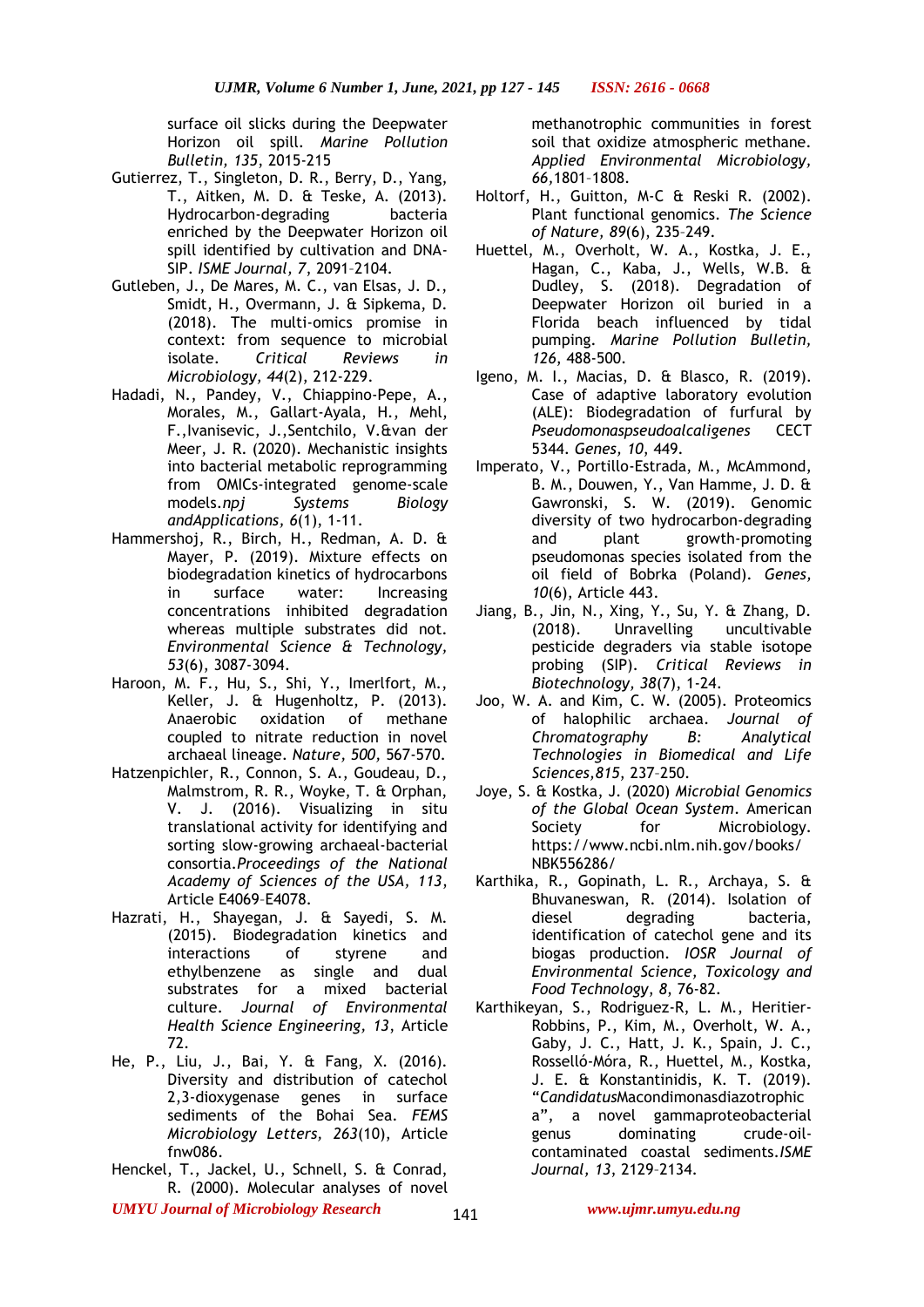- Kaster, A-K. & Sobol, M. S. (2020). Microbial single-cell omics: the crux of the matter. *Applied Microbiology & Biotechnology, 104*, 8209-8220.
- Khan, A. A., Wang, R. F. & Cao, W. W. (2001). Molecular cloning, nucleotide sequence, and expression of genes encoding a polycyclic aromatic ring dioxygenase from *Mycobacterium* sp. strain PYR-1. *Applied Environmental Microbiology, 67*, 3577–85.
- Kim, S. II, Kim, S. J. & Nam, M. H. (2002). Proteome analysis of aniline-induced proteins in *Acinetobacterlwoffi* K24. *Current Microbiology, 44,*61–6.
- Knigge, T., Monsinjon, T. & Andersen, O. K. (2004). Surface-enhanced laser desorption/ionization-time of flightmass spectrometry approach to biomarker discovery in blue mussels (*Mytilusedulis*) exposed to polyaromatic hydrocarbons and heavy metals under field conditions. *Proteomics, 4*, 2722– 2727.
- Konneke, M., Bernhard, A. E., de la Torre, J. R., Walker, C. B., Waterbury, J. B. & Stahl, D. A. (2005). Isolation of an autotrophic ammonia-oxidising marine archaeon. *Nature, 7058*, 543-546.
- Krivobok, S., Kuony, S. & Meyer, C. (2003). Identification of pyrene-induced proteins in *Mycobacterium* spp. strain 6PY1: evidence for two ringhydroxylating dioxygenases. *Journal of Bacteriology, 185*, 3828–3841.
- Kuhner, S., Wohlbrand, L. and Fritz, I. (2005). Substrate-dependent regulation of anaerobic degradation pathways for toluene and ethylbenzene in a denitrifying bacterium, strain EbN1. *Journal of Bacteriology, 187*, 1493– 1503.
- Kumari, P. & Kumar, Y. (2021). Chapter 19 Bioinformatics and computational tools in bioremediation and biodegradation of environmental pollutants. In V. Kumar, G. Sxena & M. P. Shah (Eds). *Bioremediation for environmental sustainability*, 421-444.
- Ladezma-Villaneuva, A., Adame-Rodriguez, J. M. & Arechiga-carvajal, E. T. (2018). Transcriptomics as a first choice gate for fungal biodegradation process description. In R. Prasad & E. Arande (Eds.), *Approaches in bioremediation. Nanotechnology in the life sciences*. Springer Cham.
- Lederberg, J. & McCray, A. T. (2001). Commentary: 'Ome Sweet 'Omics — A

Genealogical Treasury of Words. *The Scientist, 15*(7), 8.

- Lemos, E. G. D. M., Alves, L. M. C. & Campanharo, J. C. (2003). Genomics based design of defined growth media for the plant pathogen *Xylellafastidiosa*. *FEMS Microbiology Letters, 219*, 39–45.
- Lilis, L., Clipson, N. & Doyle, E. (2010). Quantification of catechol deoxygenase gene expression in soil during degradation of 2,4-dichlorophenol. *FEMS Microbiology Ecology, 73*(363), 9.
- Lim, N. Y. N., Roco, C. A. & Frostegard, A. (2016). Transparent DNA-RNA coextraction workflow protocol suitable for inhibitor-rich environmental samples that focuses on complete DNA removal for transcriptomic analyses. *Frontiers in Microbiology, 7*, 1588.
- Liu, Z. & Liu, J. (2013). Evaluating bacterial community structures in oil collected from the sea surface and sediment in the northern Gulf of Mexico after the Deepwater Horizon oil spill. *Microbiologyopen, 2*, 492-504.
- Lovely D. R. (2003). Cleaning up with genomics: applying molecular biology to bioremediation. *Nature Reviews Microbiology, 1*, 35-44.
- Ma, J. & Zhai, G. (2012). Microbial bioremediation in Omics era: opportunitiesand challenges. *Journal of Bioremediation and Biodegradation, 3,*  Article *e120*.
- Marchesi, J. R. & Ravel, J. (2015). The vocabulary of microbiome research: a proposal. *Microbiome, 3*, 31.
- Mason, O. U., Hazen, T. C., Borglin, S., Chain, P. S., Dubinsky, E. A., Fortney, J. L., Han, J., Holman, H. Y., Hultman, J., Lamendella, R., Mackelprang, R., Malfatti, S., Tom, L. M., Tringe, S. G., Woyke, T., Zhou, J., Rubin, E. M. & Jansson, J. K. (2012). Metagenome, metatranscriptome and single-cell sequencing reveal microbial response to Deepwater Horizon oil spill. *ISME Journal, 6*, 1715– 1727.
- McDonald, I. R., Miguez, C. B., Rogge, G., Bourque, D., Wendlandt, K. D., Groleau, D. & Murrel, J. (2006). Diversity of soluble methane monooxygenase-containing methanotrophs isolated from polluted environments. *FEMS Microbiology Letters, 255*(2), 1722-1732.
- McLean, T. I. (2013). "Eco-omics": A review of the application of genomics, transcriptomics and proteomics for the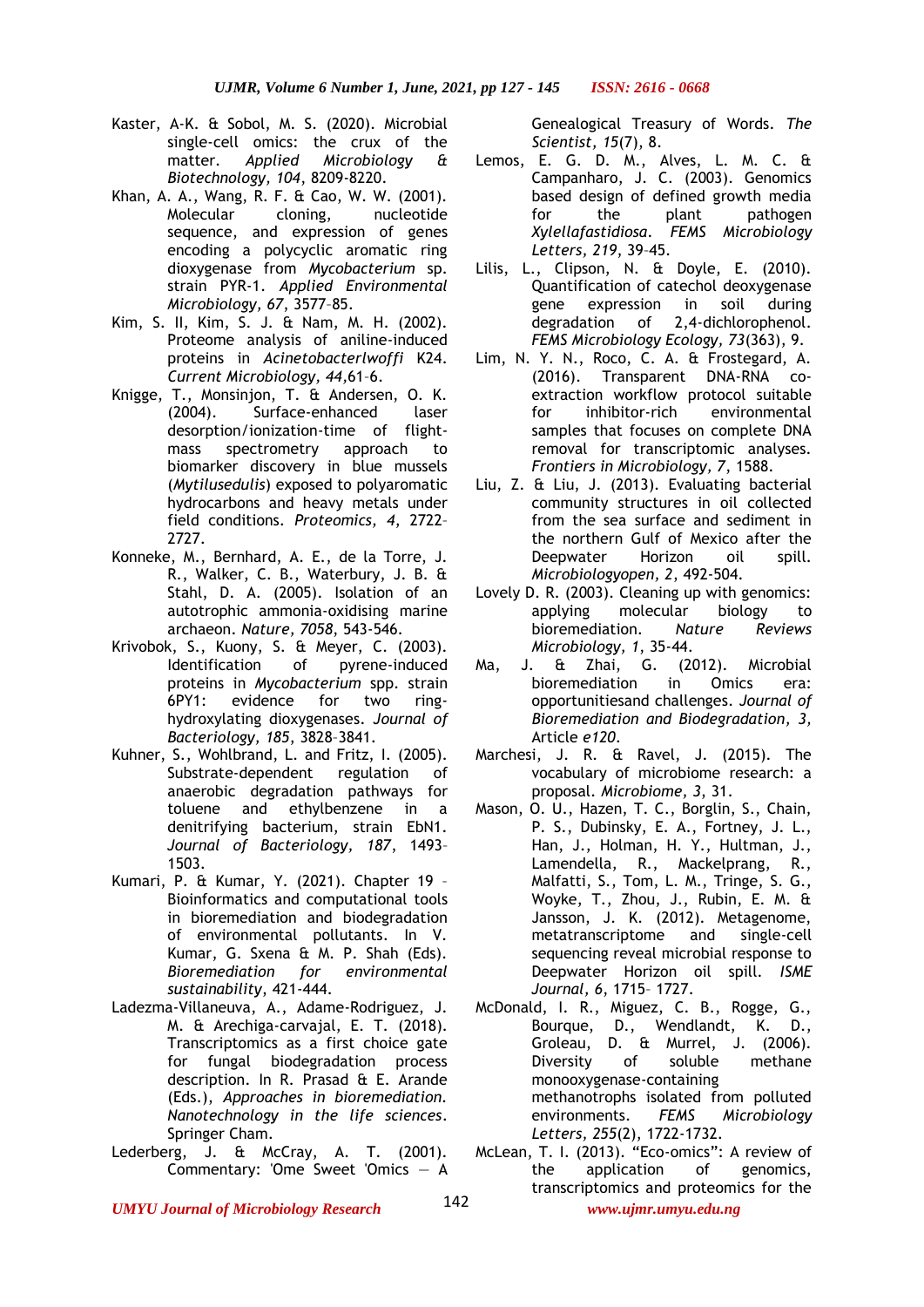study of the ecology of harmful algae. *Microbial Ecology, 65*, 901-915.

- Musa, S.I. (2019). Isolation and identification of diesel oil-degrading bacteria in used engine oil contaminated soil. *Journal of Applied Science and Environmental Management*, *23*, 431-435.
- Namasivayam, E.(2013). Proteomics: techniques, applications and challenges. In: D. Barh, Y. Zambare and V. Azevedo (Eds.). *OMICS. Applications in biomedical, agricultural and environmental sciences.*(1<sup>st</sup> ed., pp. 3-42). CRC Press/Taylor and Francis.
- Nikhil, T., Deepa, V., Rohan, G. and Satish, B. (2013). Isolation, characterization and identification of bacteria from garage soil and comparison of their bioremediation potential. *International Research Journal of Environment Sciences, 2*, 48-50.
- O'Connell, M. J., McNally, A. & McInerney, J. O. (2017). Why prokaryotes have pangenomes. *Nature Microbiology, 2*(4), Article 17040.
- Overmann, J.(2010). Novel cultivation strategies for environmentally important microorganisms. In: L. L. Barton, M. Mandle&A. Loy, (Eds). *Geomicrobiology: molecular and environmental perspective* (1<sup>st</sup> ed., pp. 69-89). Springer.
- Overmann, J., Abt, B. & Sikorski, J. (2017). Present and future of culturing bacteria. *Annual Review of Microbiology, 71*, 71-730.
- Oyewusi, H. A., Abdul Wahab, R. & Huyop, F. (2021). Whole genome strategies and bioremediation insight into dehalogenase-producing bacteria. *Molecular Biology Reports, 48*, 2687- 2701.
- Pan. Y., Kong, K. F. & Tsang, J. S. (2015). Complete genome sequence and characterisation of the haloaciddegrading Burkholderia caribensis MBA4. *Standards in Genomic Sciences, 10*(1), Article 114.
- Paoletti, A. C., Zybailov, B. and Washburn, M. P.(2004). Principles and applications of multidimensional protein identification technology. *Expert Reviews inProteomics, 1*, 275–282.
- Plewniak, F., Crognale, S., Rosetti, S. & Berin, P. N. (2018). A genomic outlook on bioremediation: The case of arsenic removal. *Frontiers in Microbiology, 9,* Article 820.
- Qiao, J., Zhang, C., Luo, S. & Chen, W. (2013). Bioremediation of highly contaminated

oil field soil: Bioaugmentation for enhancing aromatic compounds removal. *Frontiers in Environmental Science and Engineering, 8*, 296-304.

- Rathoure, A. & V. Dhatwalia (Eds.), *Toxicity and waste management using bioremediation* (1<sup>st</sup> ed.). IGI Global.
- Rehman, Z.U., Khan, K., Faisal, S., Kamal, R., Ahmad, S., Irfan, M.K.H., Safa, I. U. & Kumar, T. (2015). Isolation and identification of diesel degrading bacteria from oil contaminated soil in Mansehra, Pakistan. *International Journal of Scientific and Engineering Research, 6*, 1438-1661.
- Rodriguez-R., L., Overholt, W., Hagan, C., Huettel, M., Kostka, J. E.& Konstantinidis, K. T.(2015). Microbial community successional patterns in beach sands impacted by the Deepwater Horizon oil spill. *ISMEJournal, 9*, 1928–1940.
- Roling, W. F., Ferrer, M. & Golyshin, P. N. (2010). Systems approach to microbial communities and their functioning. *Current Opinion in Biotechnology, 21*, 532-538.
- Salvador, M., Abdulmutallib, U., Gonzalez, J., Kim, J., Smith, A. A., Faulon J-P., Wei, R., Zimmerman, W. & Jiminez, J-I. (2019). Microbial genes for a circular and sustainable bio-PET economy. *Genes, 10*, Article 373.
- Santero, E. & Diaz, E. (2020). Special issue: Genetics of biodegradation and bioremediation. *Genes, 11*(4), Article 441.
- Santos, P. M., Benndorf, D.& Sa-Correia, I. (2004). Insights into *Pseudomonasputida* KT2440 response to phenol-induced stress by quantitative proteomics. *Proteomics, 4*, 2640–52.
- Schao, H., Chen, M. & Fei, X. (2019). Complete genome sequence and characterisation of a polyethylene biodegradation strain, *Streptomycesalbogriseolus* LBX-2. *Microorganisms*, *7*, 10, 379.
- Schleper, C., Jurgens, G. & Jonuscheit, M. (2005). Genomic studies of uncultivated archaea. *Nature Reviews Microbiology, 3*, 479-488.
- Seifert, J., Herbst, F. A., Halkjaer-Nielsen, P. & Planes, J. F. (2013). Progress and applications in metaproteogenomics for bridging the gap between genomic sequences and metabolic functions in microbial communities. *Proteomics, 13,* 2786-2804.
- *UMYU Journal of Microbiology Research www.ujmr.umyu.edu.ng* Seshadri, R., Adrian, L. & Fouts, D.E. (2005). Genome sequence of the PCE-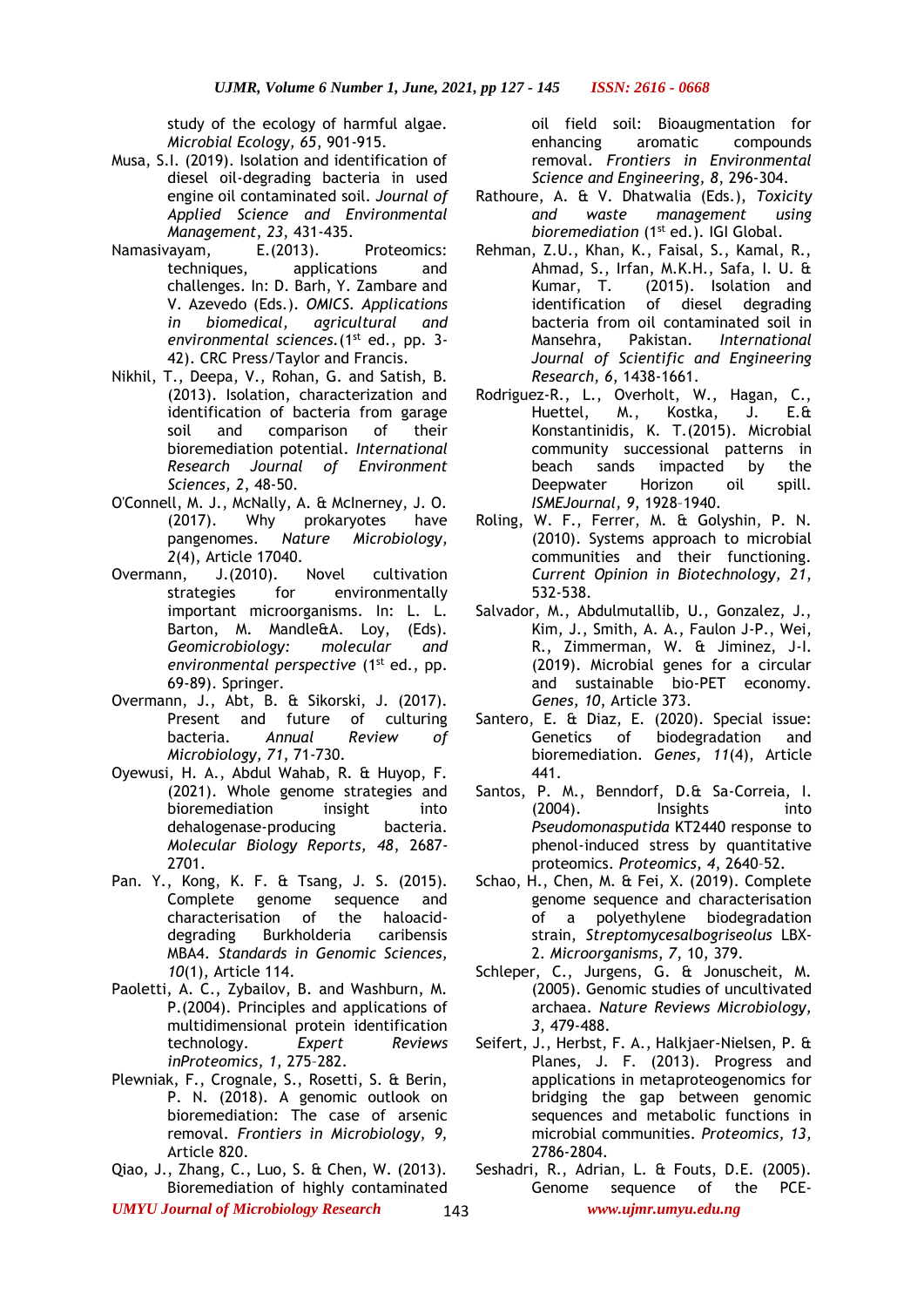dechlorinating bacterium *Dehalococcoidesethenogenes*.*Science,3 07*, 105–108.

- Shiller, A. M., Chan, E. W., Joung, D. J., Redmond, M. C. & Kessler, J. D. (2017). Light rare earth element depletion during Deepwater Horizon blowout methanotrophy. *ScientificReports,7*(1), 1-9.
- Shin, B., Kim, M., Zengler, K., Chin, K. J., Overholt, W. A., Gieg, L. M.&Konstantinidis, K. T. (2019). Anaerobic degradation of hexadecane and phenanthrene coupled to sulfate reduction by enriched consortia from northern Gulf of Mexico seafloor sediment.*ScientificReports,9*, Article 1239.
- Singh, C. & Lin, J. (2008). Isolation and characterization of diesel oil degrading indigenous microorganismsin Kwazulu-Natal,SouthAfrica. *African Journal of Biotechnology,7*, 1927–1932.
- Singh, J. S. & Singh, D. P. (2017). Methanotrophs: An emerging bioremediation tool with unique broad spectrum methane monooxygenase (MMO) enzyme. In J. Singh & G. Seneviratne (Eds.). *Agro-Environmental*  Sustainability (1<sup>st</sup> Ed., pp 1-18). Springer Cham.
- Singh, O. V. & Nagaraj, N. S. (2015). Transcriptomics, proteomics and interactomics: unique approaches to track the insights of bioremediation. *Briefings in Functional Genomics and Proteomics, 4*(4), 355-362.
- Thulasi, K., Jayakumar, A., Balakrishna-Pillai, A., Gopalakrishnapallai-Sankaramangalam, V. K. & Kumarapillai, H. (2018). Efficient methanol-degrading aerobic bacteria isolated from a wetland ecosystem. *Archives of Microbiology, 200*(5), 829- 853.
- Tyson, G. W., Lo, I., Baker, B. J., Allen, E. E., Hugenhotz, P. & Banfield, J. F. (2005). Genome-directed isolation of the key nitrogen fixer *Leptosprillumferrodiazotrophum* sp. Nov. from an acidophilic microbial community. *Applied Environmental Microbiology, 71*, 6319-6324.
- Ullrich, S. R., Poehlein, A., Tieschler, J. S., Gonzalez, C., Ossandon, F. J. & Daniel, R. (2016). Genome analysis of the biotechnologically relevant acidophilic iron oxidising strain JA12 indicates phylogenetic and metabolic diversity

within the novel genus "*Ferrovum*". *PLoS One, 11*(1), Article e0146832.

- Umar, Z.D., Aminu, M., Yahaya, Y.R. (2020a). Survival response of Consortium isolates from diesel contaminated soil within Katsina State, Nigeria. *International Journal of Environment.* 9: 51-66.
- Umar, Z. D., Aminu, M. & Yahaya, Y.R. (2020b). Optimization of Diesel biodegrading conditions using Response Surface Methodology based on Central Composite Design. *Polycyclic Aromatic Compounds,40*, 1-11.
- Umar, Z.D., Mansir, A.Z., & Riko, Y.Y. (2019). Compatibility and formulation of diesel degrading consortia using bacteria isolated from contaminated soil. *Bayero Journal of Pure and Applied Sciences*, *12*(1), 199-208.
- Umar, Z.D., Aziz, N.A.A., Zulkifli, S .Z. and Mustafa, M.(2018a). Efficiency of polycyclic aromatic hydrocarbons (PAHs) degrading consortium in resisting heavy metals during PAHs degradation. *International Journal of Environment*, *7*(1), 14-27.
- Umar, Z.D., Azwady, A.A.N, Zulkifli, S. Z. & Muskhazli, M.(2018b). Effective Phenanthrene and Pyrene biodegradation using *Enterobacter* sp. MM087 (KT933254) isolated from used engine oil contaminated soil. *Egyptian Journal of Petroleum,27*(3), 349-359.
- Umar, Z.D., Abd. Aziz, N.A., Zulkifli, S.Z. and Mustafa, M. (2017). Rapid Biodegradation of Polycyclic Aromatic Hydrocarbons Using Effective *Cronobacter sakazakii* MM045 (KT933253), *MethodsX*, *4*, 104-117.
- Umar, Z.D. (2017). *Biodegradation of Phenanthrene and Pyrene using Bacteria isolated from used vehicle lubricant-contaminated soil.* Doctoral Thesis (PhD). Published by Universiti Putra Malaysia Institutional repository (UPMIR). Pages 1-172. http://psasir.upm.edu.my/id/eprint/7 1027/
- Umar, Z.D., Aziz, N.A.A., Zulkefli, S.Z. and Muskhazli, M. (2016). Identification of phenanthrene and pyrene degrading bacteria from used engine oil contaminated soil. *International Journal of Scientific and Engineering Research*, 7, 680-686.
- Umar, Z.D., and Bashir, A. (2014): Assessment of potential health impacts on surface water sources in Northern Nigeria. *International Journal of Environment*,